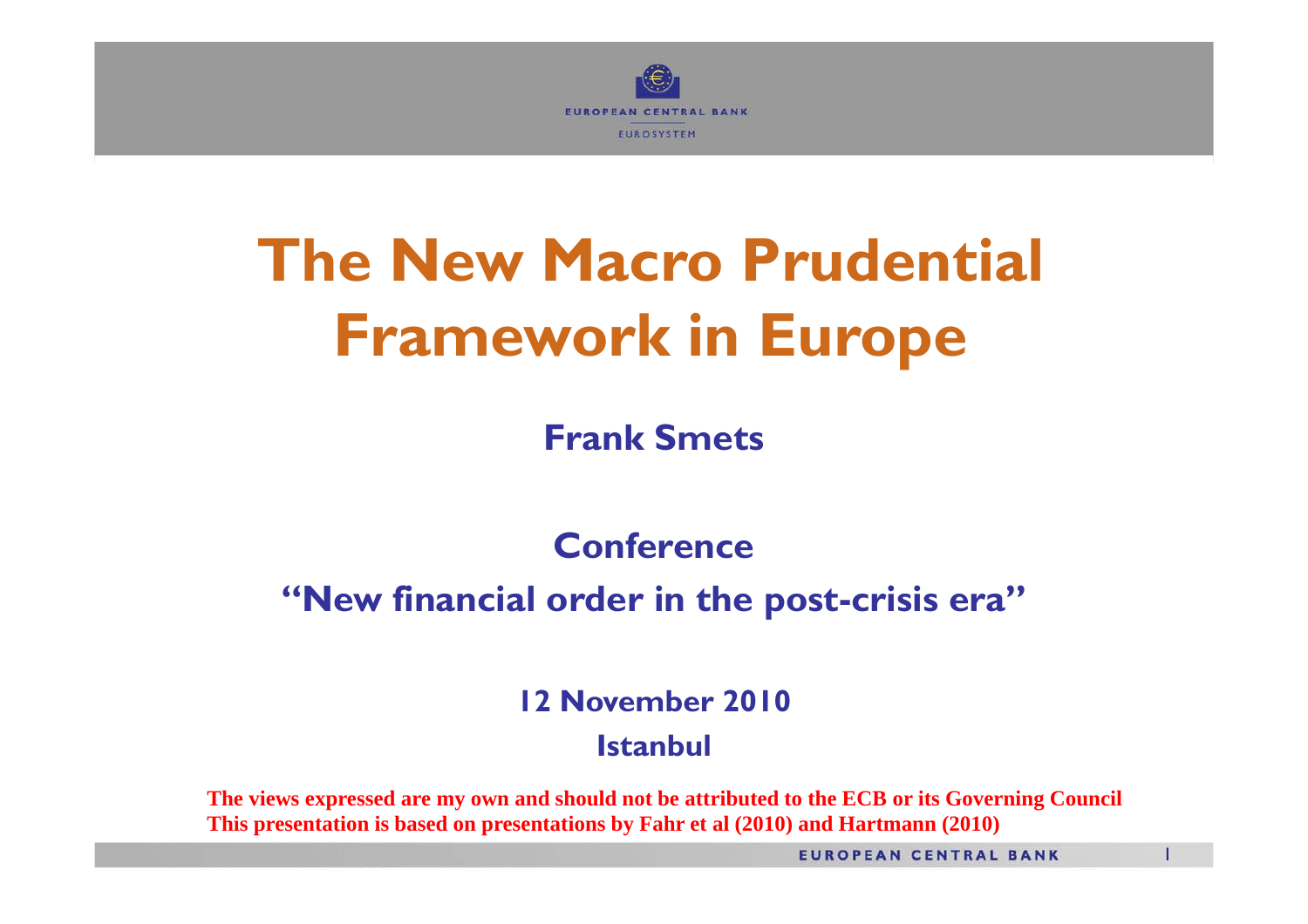## **Outline**

- **1 From "Great Moderation" to the Great Financial Crisis and h "G R i " d the "Great Recession"**
- **2 One of the most important lessons: The importance of systemic risk and the need for a macroprudential policy framework**
- **3 The new supervisory framework in the EU: Tasks, structure and policy instruments of the European Systemic Risk Board (ESRB)**
- **4**The role of the ECB and the ESCB: Why central banks **should be involved**
- **<sup>5</sup> Interaction with monetary policy**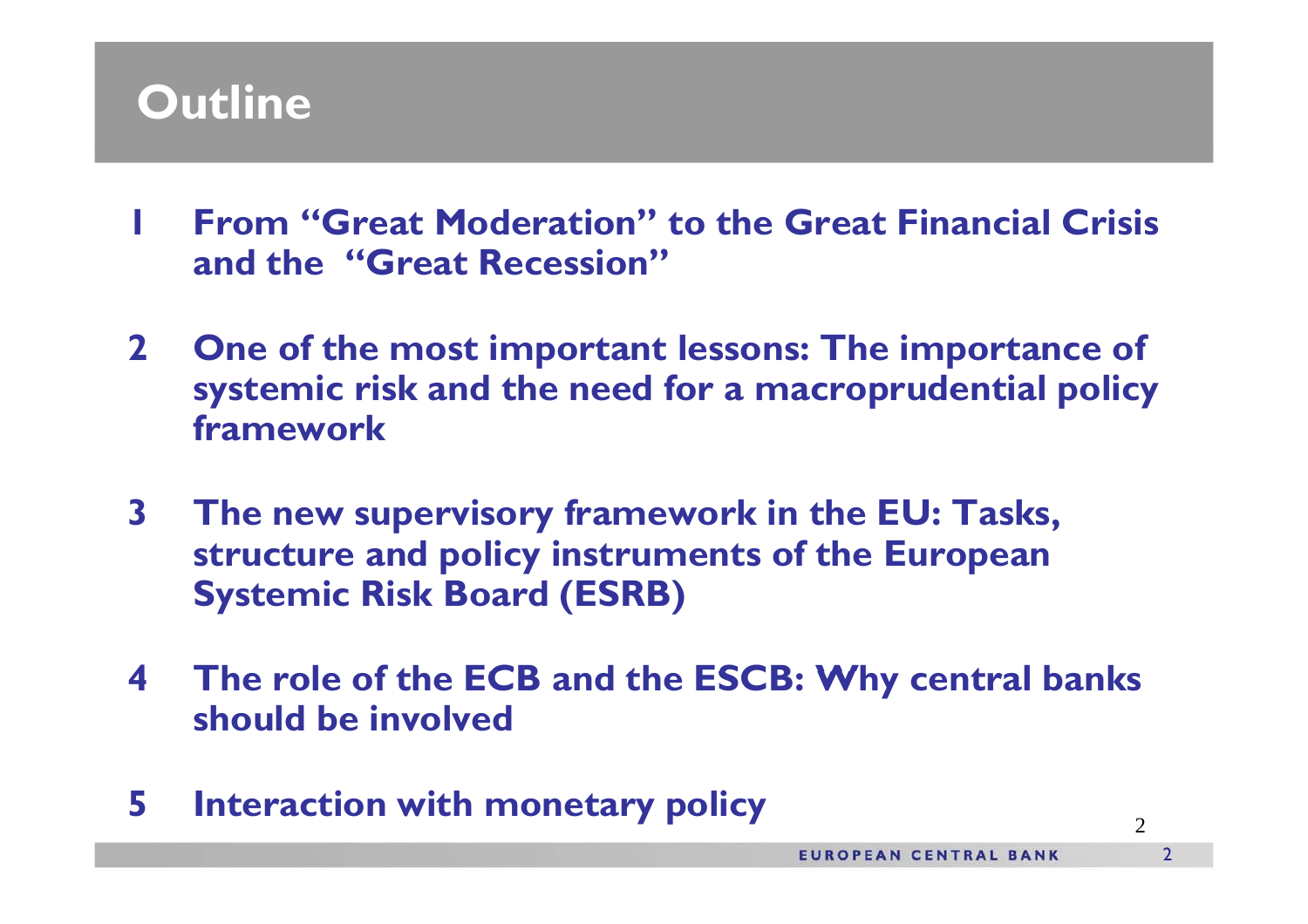### **Tale of the last 15 years: Price stability**

#### **Inflation**



*Notes: BEIR is Break-Even Inflation Rate from comparison of inflation indexed to conventional sovereign bonds. Last observation: September 2010.*

3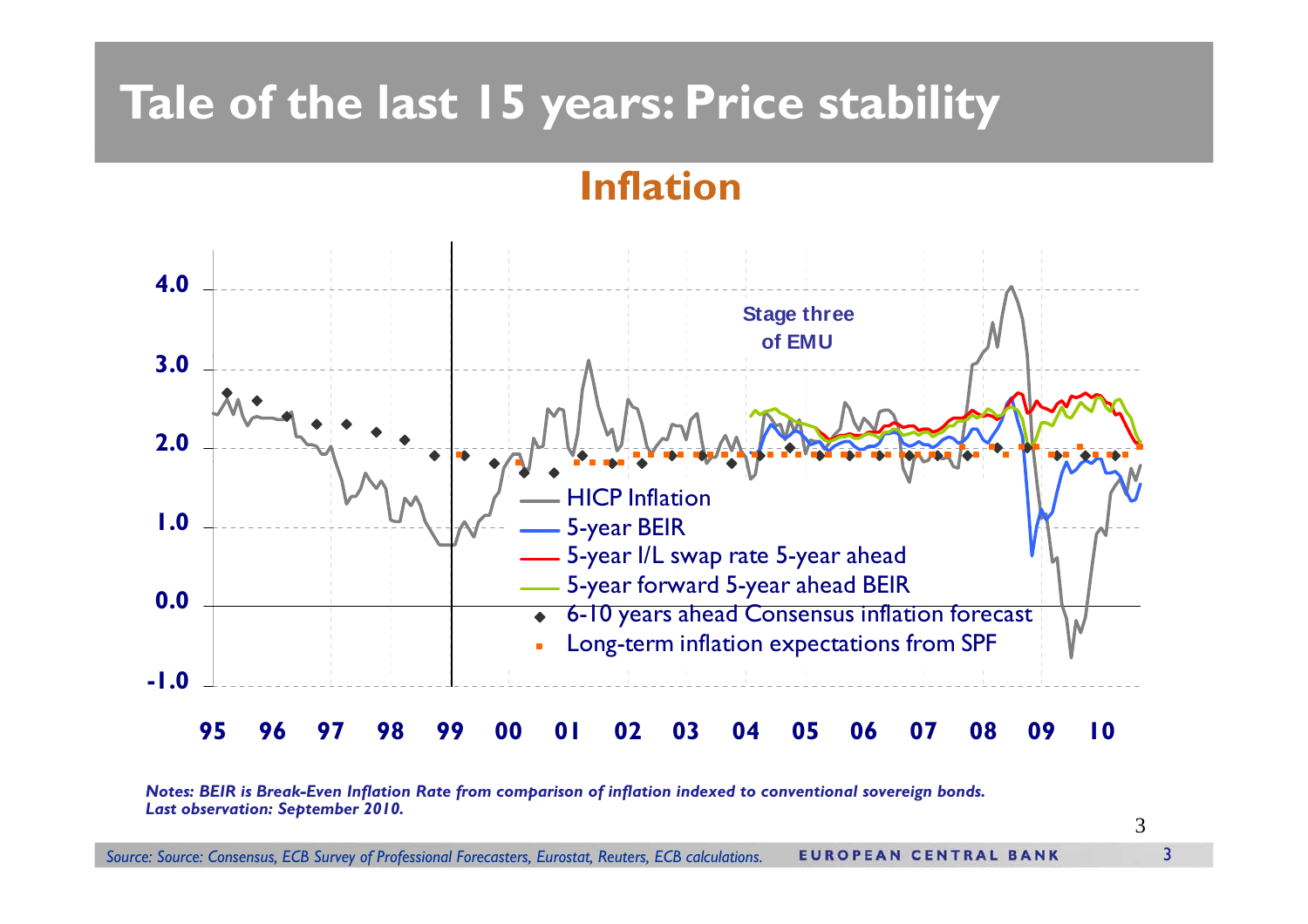## **But boom-bust behaviour in asset prices**

#### **International Asset Price Cycle**



4*Notes: 1999Q1=100, last observation 2009Q4. The Quarterly Aggregate Asset Price Index encompasses prices for equity, residential real estate and commercial real estate. The euro area index is derived from national series of the eight largest countries (DE, FR, IT, ES, NL, BE, FI, IE) and weighted by their relative real GDP.*

*Source: BEA, BIS calculations based on national data, Eurostat, ECB calculations.*

**EUROPEAN CENTRAL BANK** 44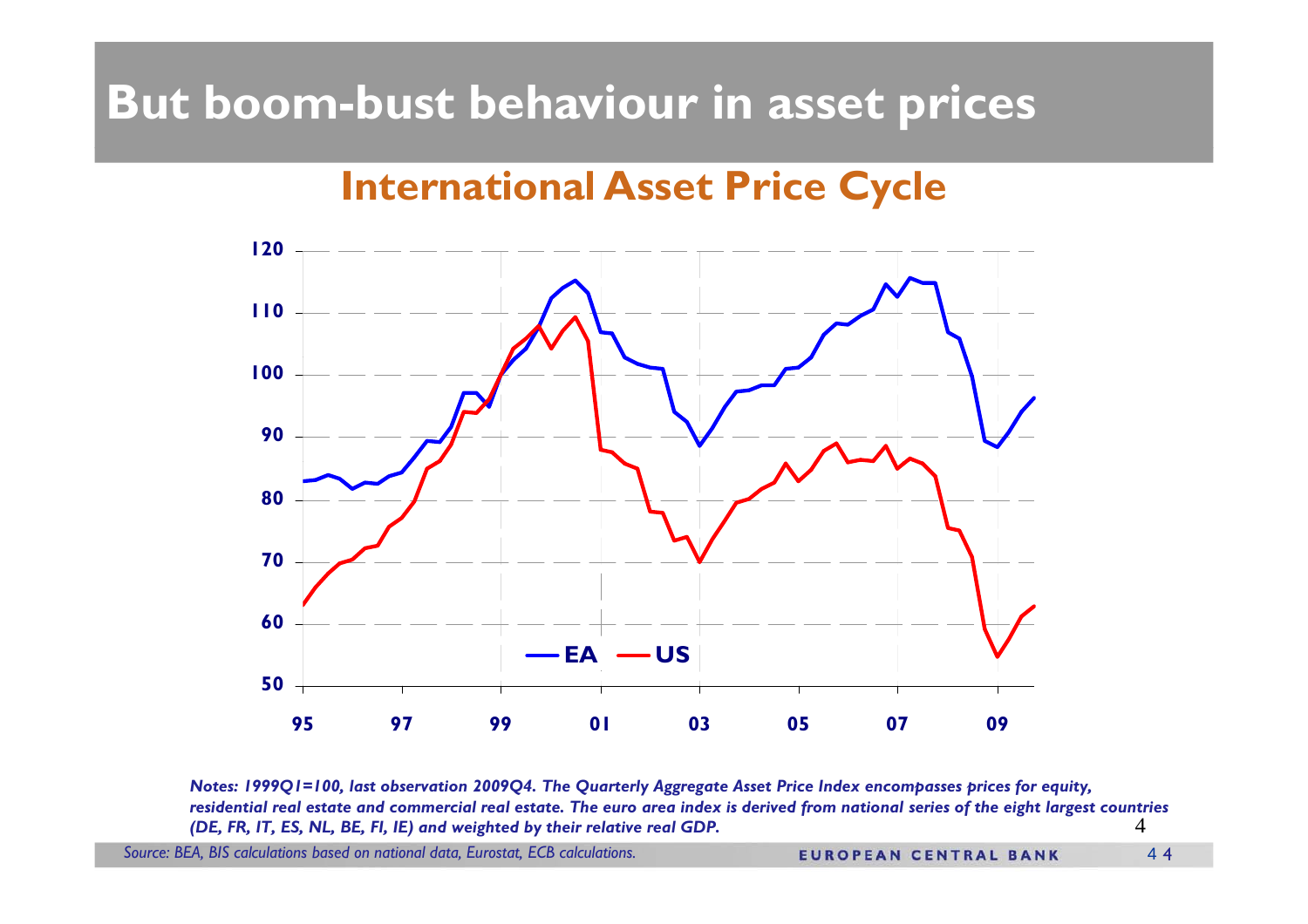## **With implications for the real economy**

#### **Pro-Cyclical Credit Markets**



5*Note: All series in deviations from HP(1600)-trend (stocks/GDP by 10). Credit defined as total MFI loans and securities to NFCs, investment is private non-residential investment, stocks is DJ Euro Stoxx 600. The external finance premium is aggregated from spreads of MFI loans and securities yields over sovereign bond yields of similar maturity, weighted by outstanding amounts.*

*Source: BSI, Dow Jones, Eurostat, own calculations.*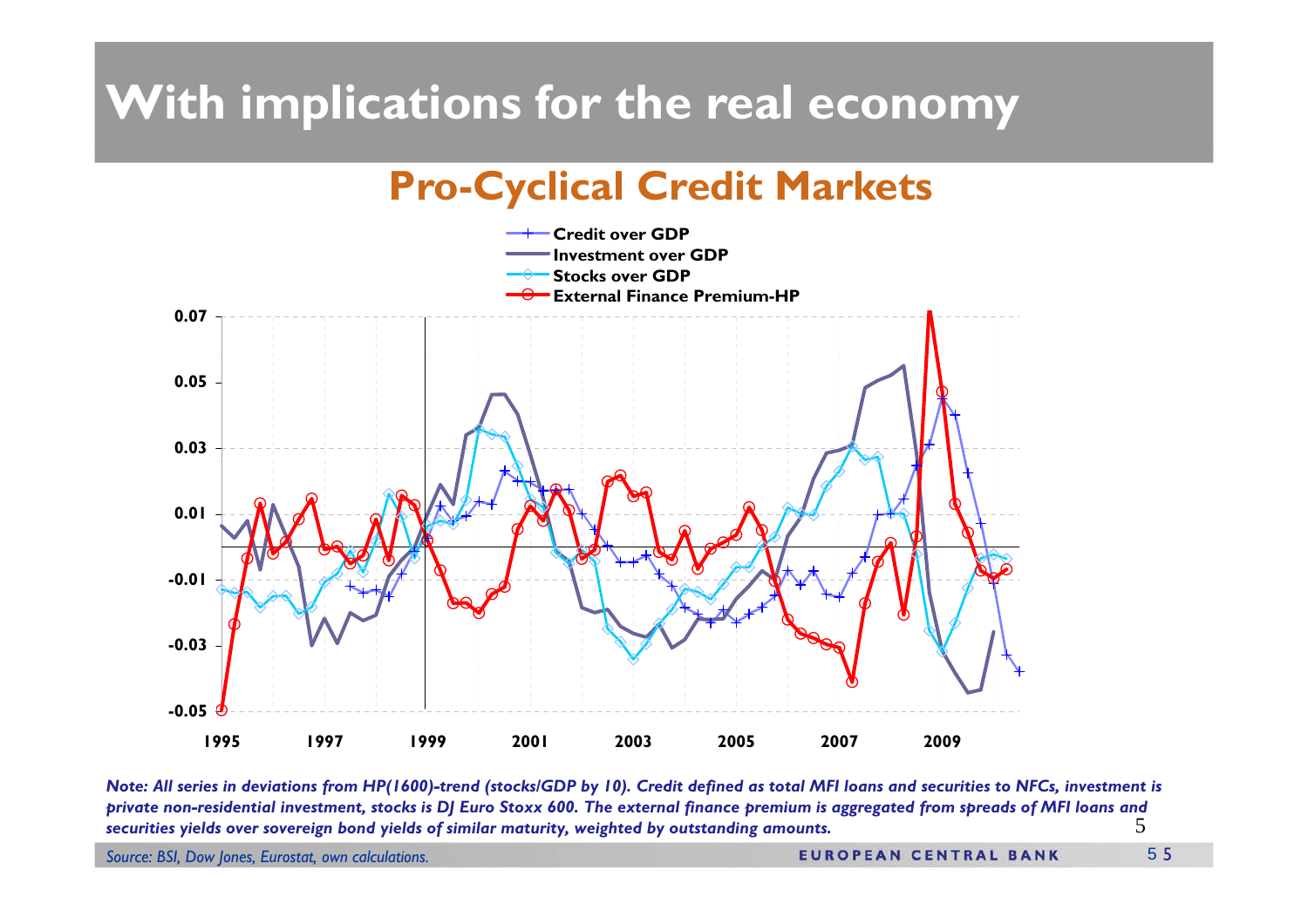### **and growing monetary and financial imbalances**

#### **Signals from Money**



*Notes: M3 is corrected for portfolio shifts, Total MFI credit consists of loans and securities to private sector, house prices are reseidential property prices.*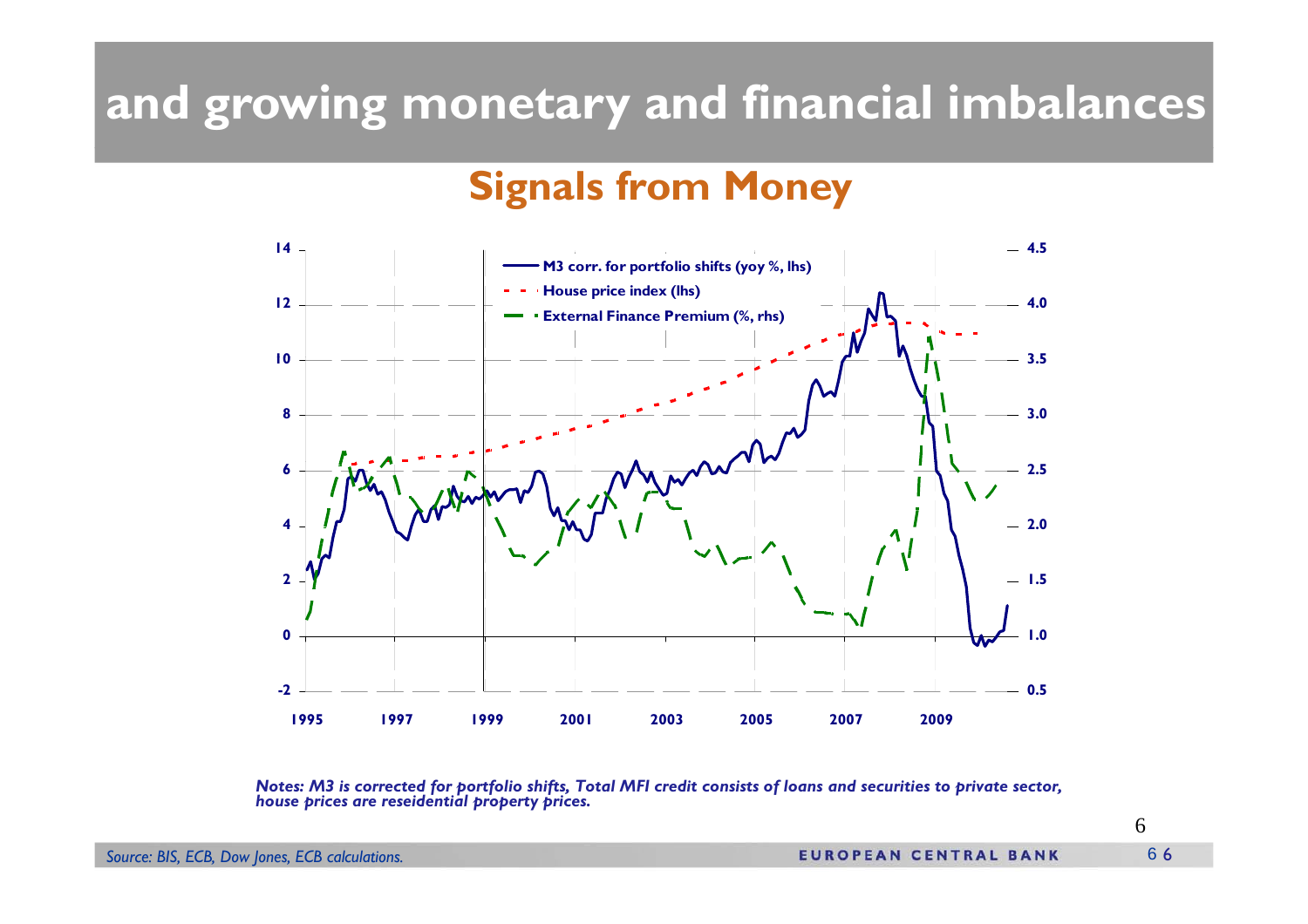## **and growing monetary and financial imbalances**

#### **Trends building up slowly**



*Notes: Debt by households are loans, debt by NFCs are loans, issues securities, net equity of households in pension funds, debt by government are loans and securities.*

7

*Source: Quarterly Euro Area Accounts Eurostat, Flow of Funds, BEA,* 

**EUROPEAN CENTRAL BANK**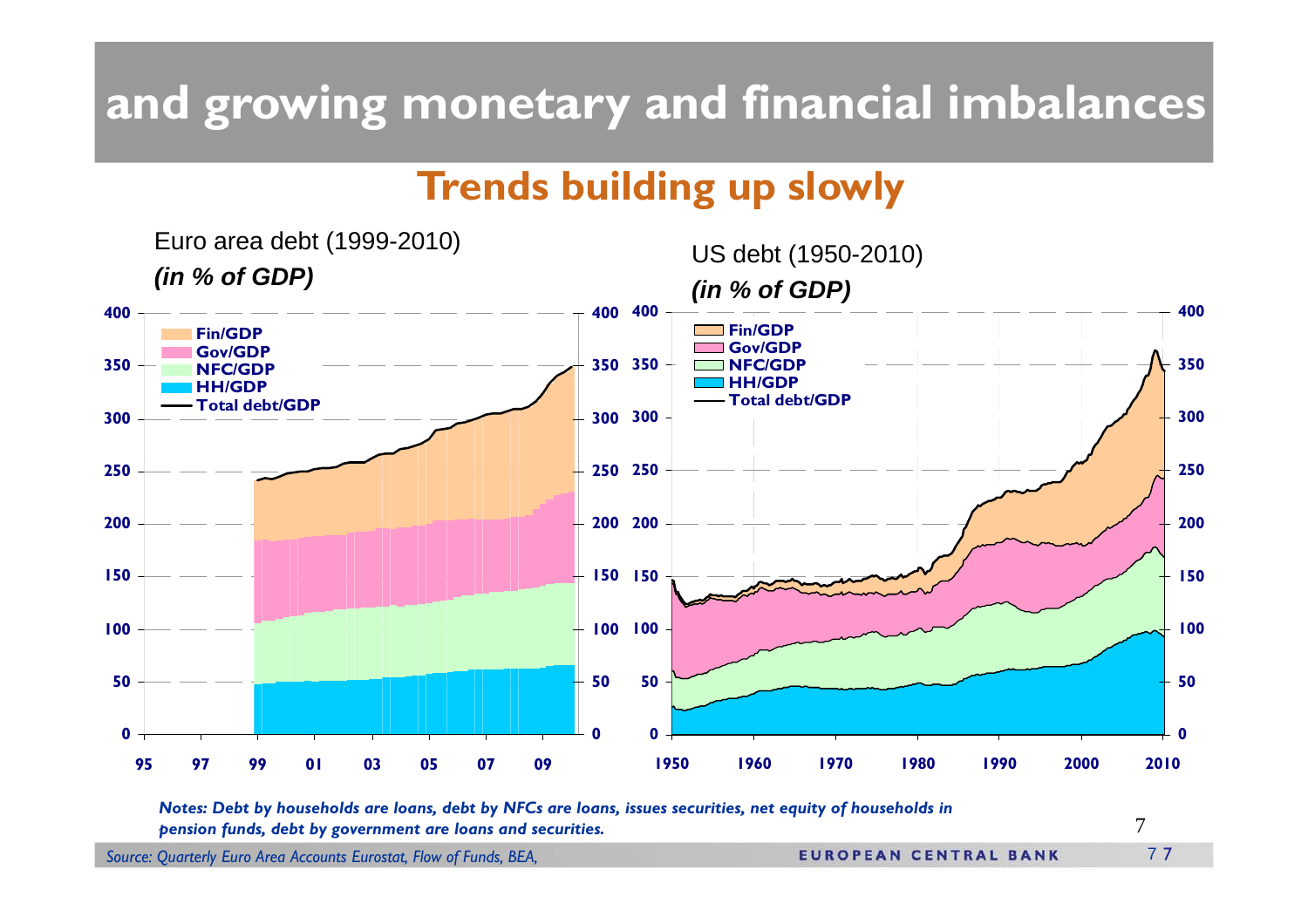#### **Set the stage for the crisis …**

#### **Euro area public securitisation issuance volumes (not retained by issuers)** (EUR billions)

#### **US non-agency securitisation issuance volumes (not retained by issuers)** (USD billions)



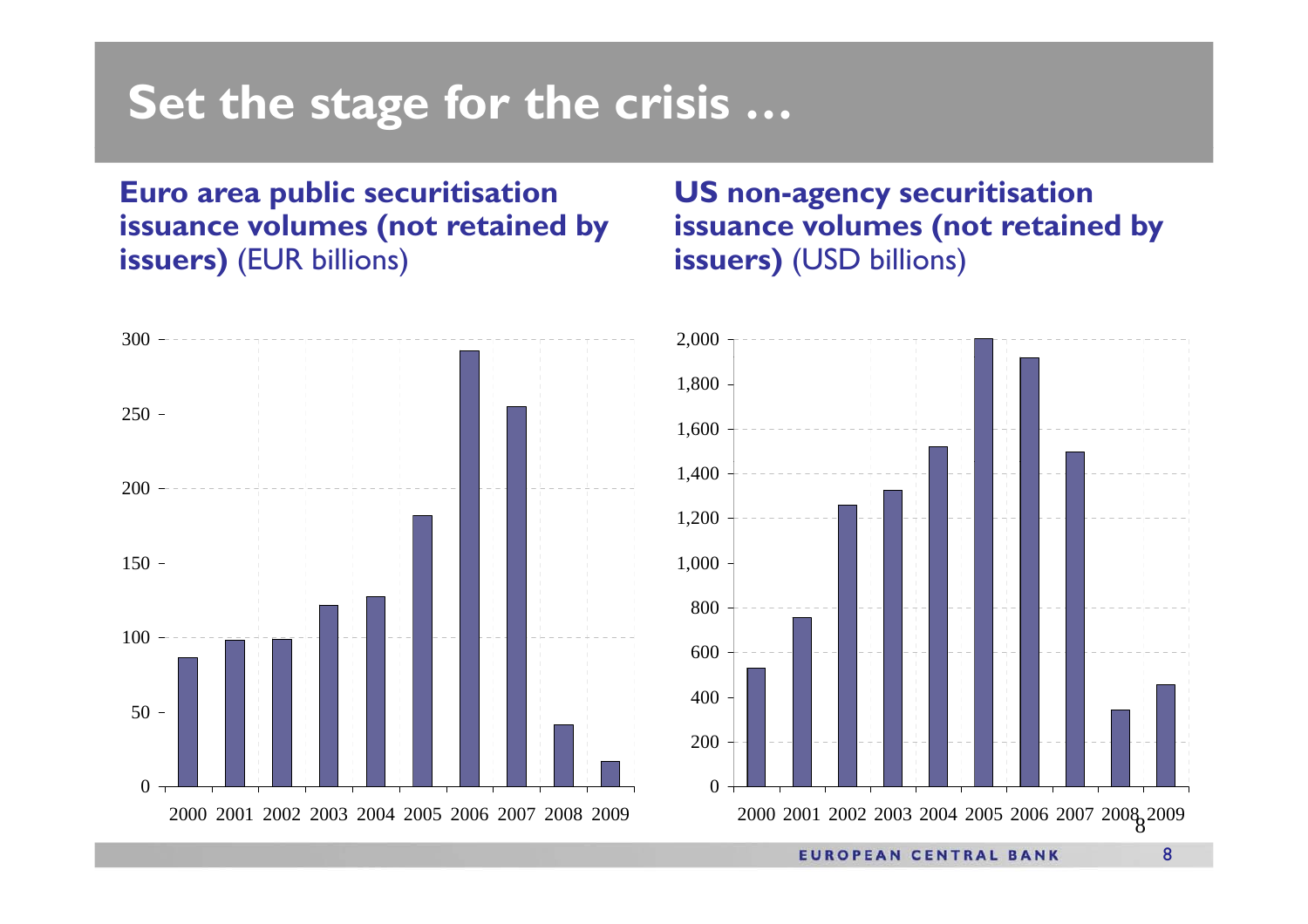#### **Set the stage for the crisis …**

#### **The Crisis**



*Notes: In basis points. Spreads are difference to EMU benchmark AAA government bond index by Merill Lynch.*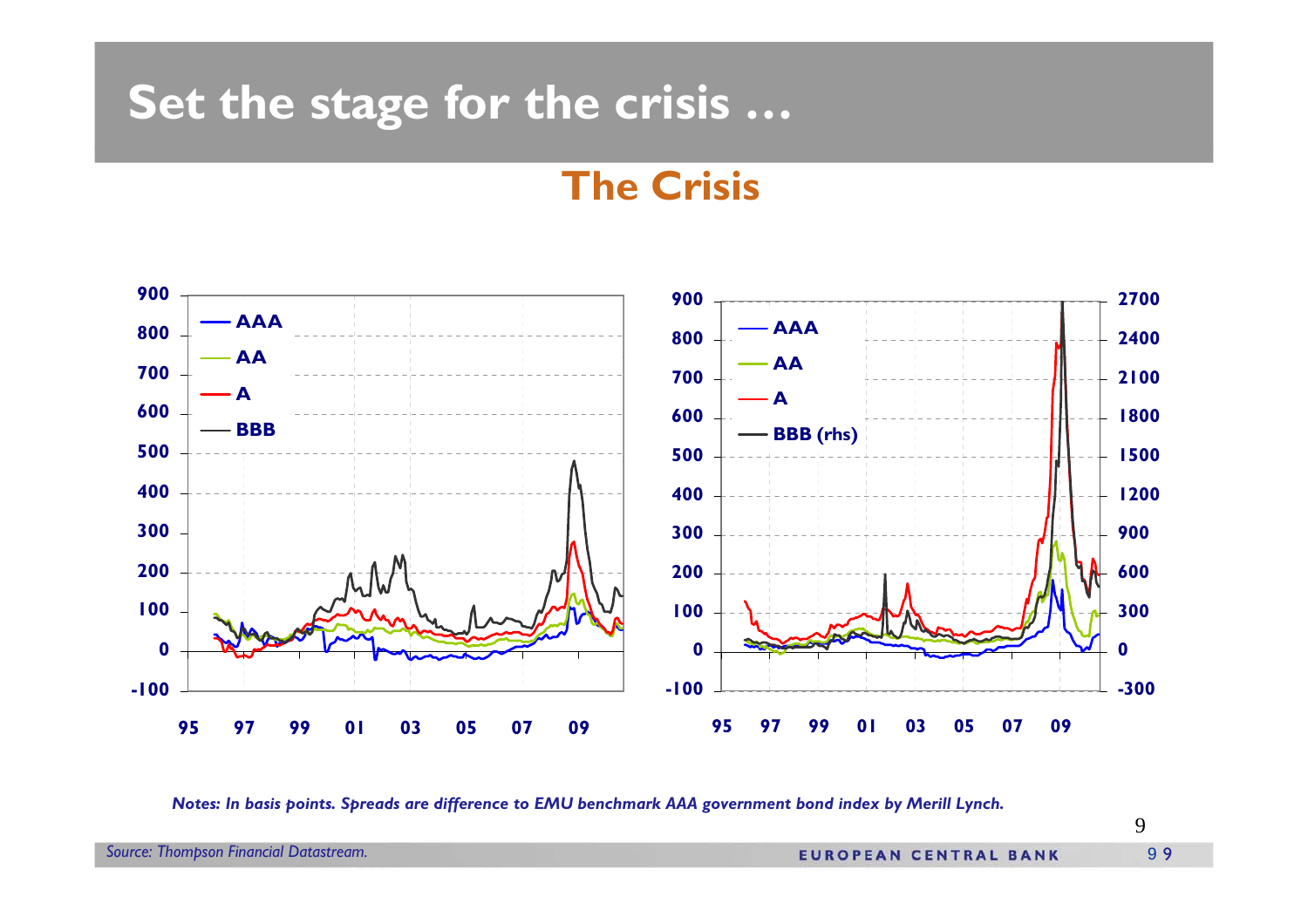#### **Money market spreads: EA-UK-US**



*Note: Spreads are the difference between 12-month Euribor/Libor and Overnight Index Swap rates, in basis points.*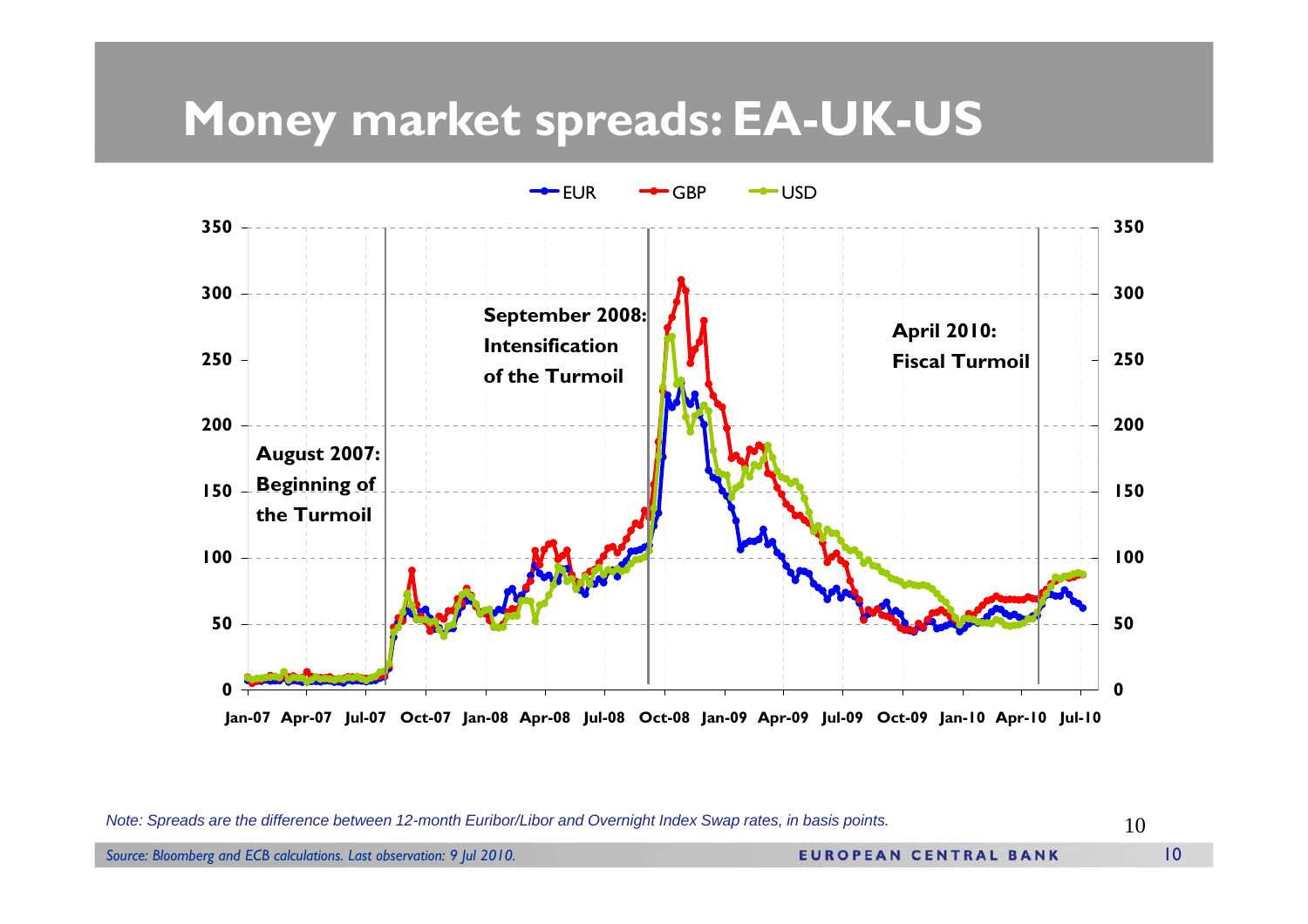#### **Set the stage for the crisis …**

#### **Macroeconomic Volatility**



*Notes: Inflation is annual CPI inflation, output growth is annual real GDP growth. Adapted from Benati and Goodhart (2010). Quarterly data, last observation 2010Q2.*

*Source: OECD.*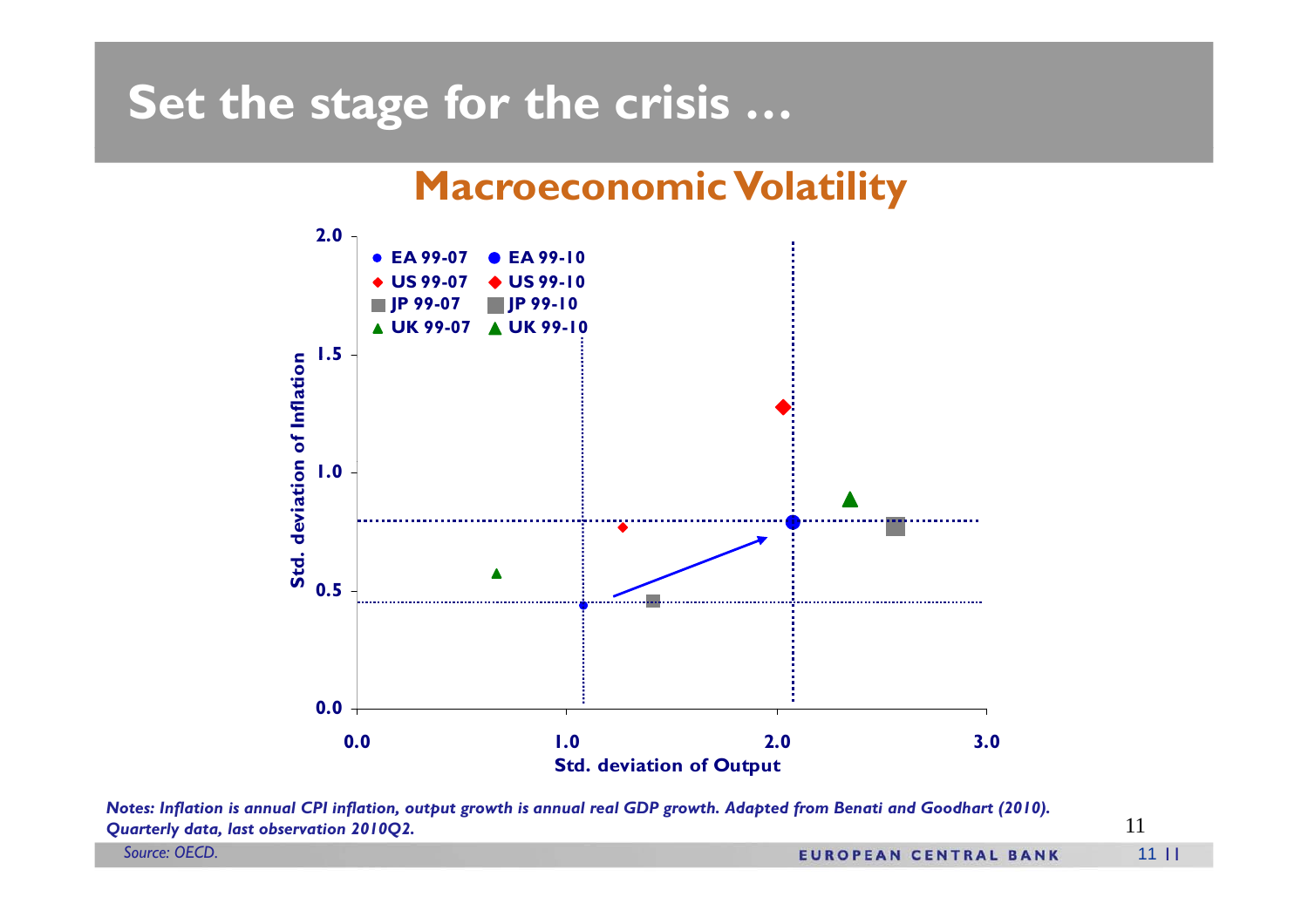#### **A macro-prudential policy framework**

- $\bullet$  **A ke y g lesson from the crisis: The sources, ma gnitude and consequences of systemic risk were not sufficiently appreciated by supervisory authorities and market participants, as their focus was on the soundness of individual financial institutions**
- **Financial and economic crisis has highlighted**
	- **the relevance of systemic risk**
	- **the need for macroprudential oversight/supervision**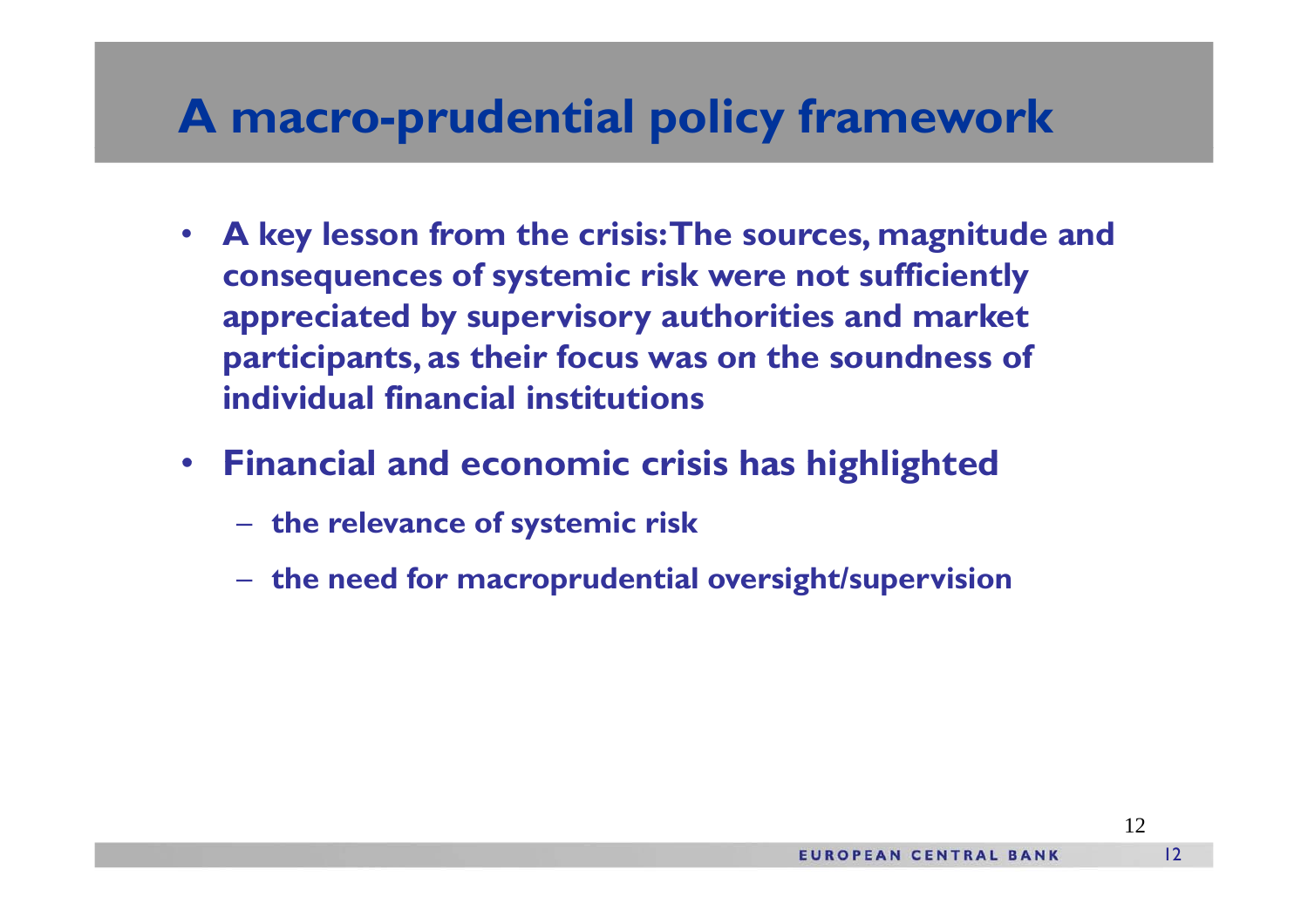#### **Systemic risk**

- **The fundamental phenomenon underlying macroprudential supervision is systemic risk**
- • **One definition () y ECB 2009): Risk that financial instability becomes so widespread that it impairs the functioning of a financial system to the point where economic growth and welf ff t i ll lfare suffer materially**
- **Can involve all components of financial systems (intermediaries markets and market infrastructures) and (intermediaries, markets infrastructures) entails a two-way relationship with the economy at large**
- **Can take two forms: contagion (cross-section dimension) section dimension), endogenous build-up and unravelling of imbalances (procyclicality and time series dimension).**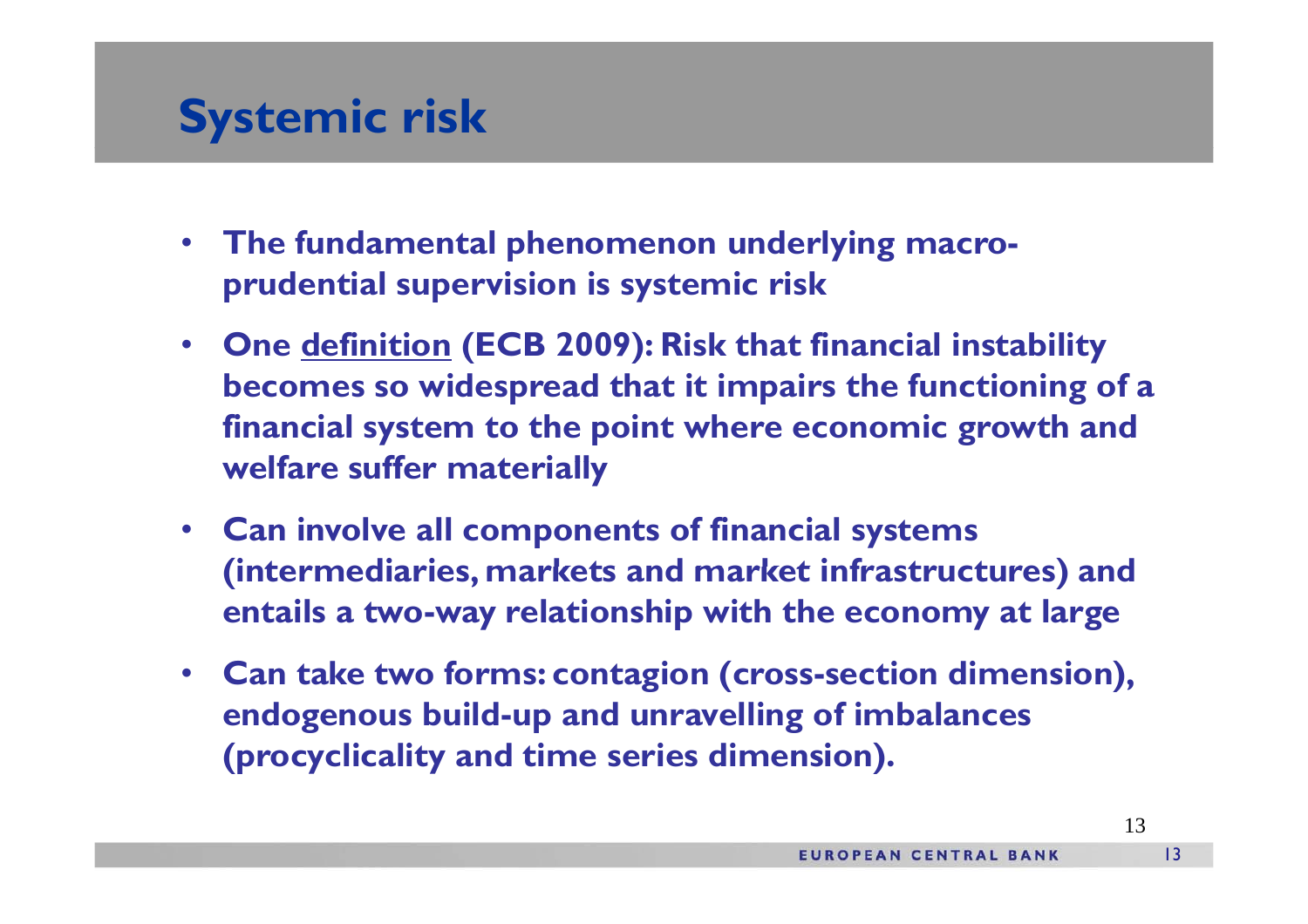## **Ultimate sources of systemic risk**

**SPECIAL FEATURES OF THE FINANCIAL SYSTEM**

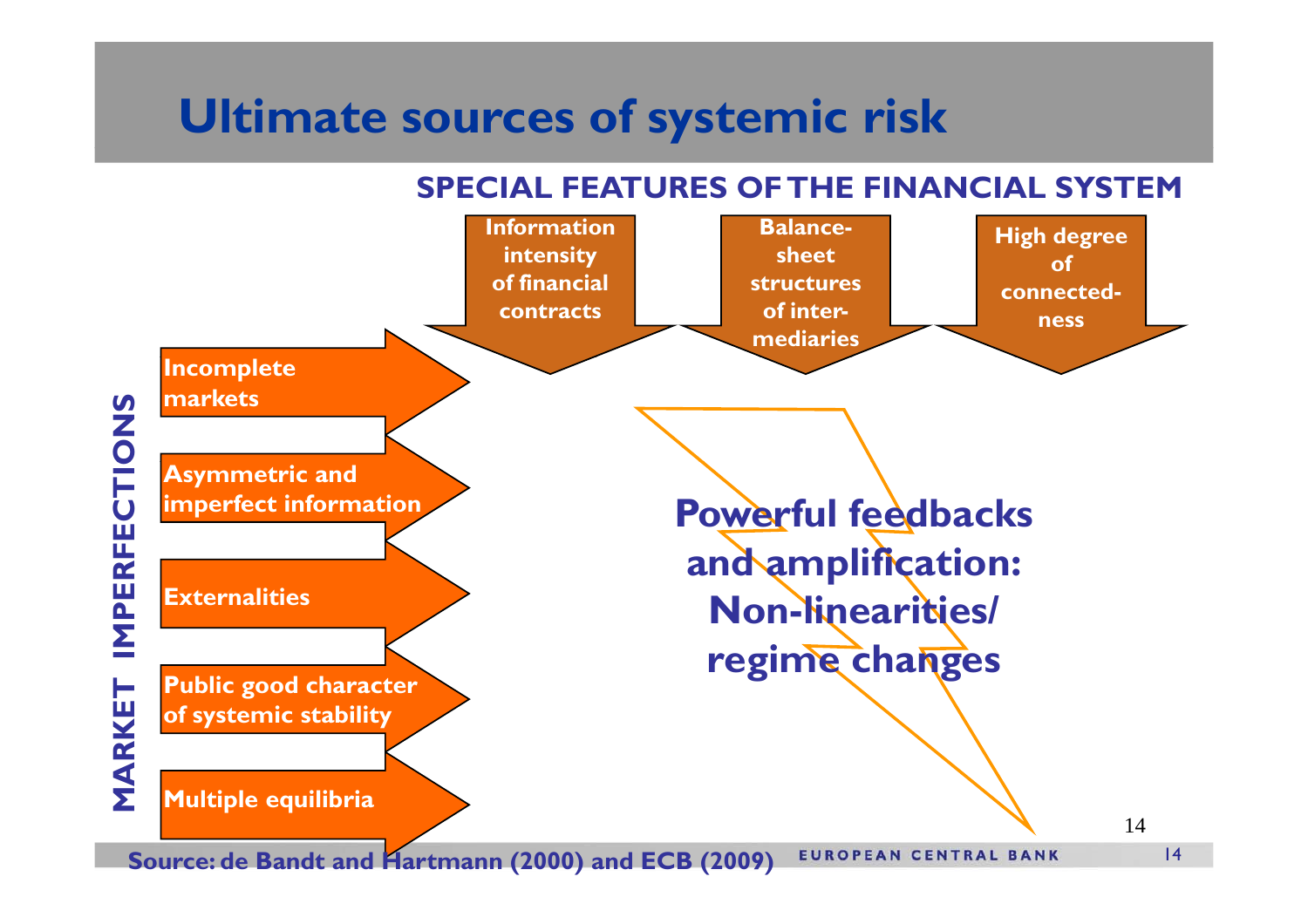## **Macro prudential policy response**

- $\bullet$  **Strengthen macro-prudential wing of supervision and regulation**
- **Origins: Cross Report (1986), Crockett (2000)**
- • **Macro-prudential supervision: Public oversight that aims at identifying and containing systemic risks**
- Macro-prudential regulation: Public regulations that aim at **maintaining systemic stability (relatively "new" policy area)**
- **T i ll l f t l b k Typicall y more realm of cen tral ban s**
- • **Micro-prudential supervision: Oversight of specific**  intermediaries or markets (lesson: not sufficient)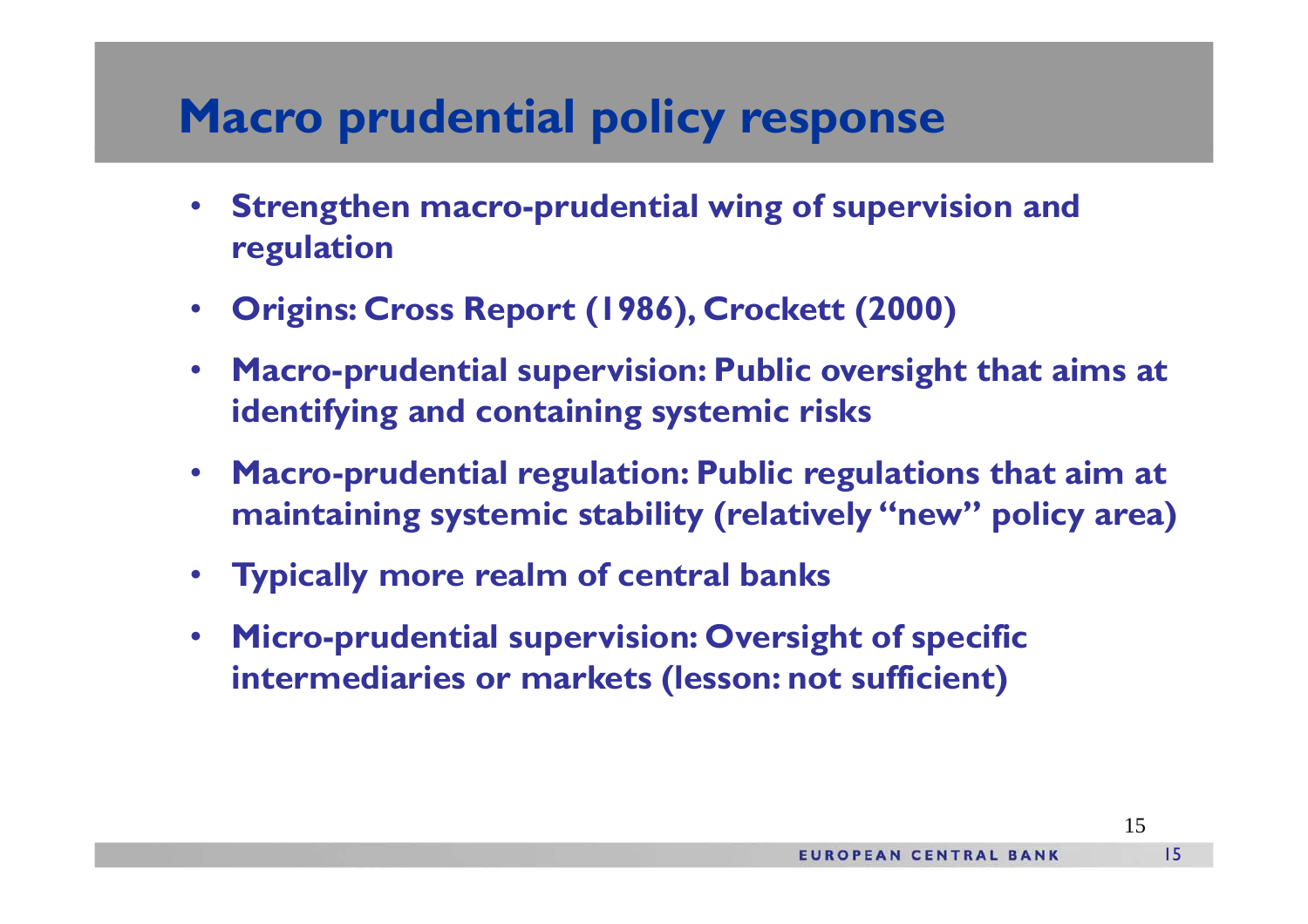## **Macro versus micro prudential policy**

#### Table III.1\* The macro- and microprudential perspectives compared

|                                                                    | <b>Macroprudential</b>                                      | Microprudential                                                      |
|--------------------------------------------------------------------|-------------------------------------------------------------|----------------------------------------------------------------------|
| Proximate objective                                                | limit financial system-wide<br>distress                     | limit distress of individual<br>institutions                         |
| Ultimate objective                                                 | avoid output (GDP) costs linked<br>to financial instability | consumer (investor/depositor)<br>protection                          |
| <b>Characterisation of risk</b>                                    | Seen as dependent on collective<br>behaviour ("endogenous") | Seen as independent of individual<br>agents' behaviour ("exogenous") |
| <b>Correlations and</b><br>common exposures<br>across institutions | important                                                   | irrelevant                                                           |
| Calibration of<br>prudential controls                              | in terms of system-wide risk;<br>top-down                   | in terms of risks of individual<br>institutions; bottom-up           |

As defined, the two perspectives are intentionally stylised. They are intended to highlight two orientations x that inevitably coexist in current prudential frameworks.

Source: Borio (2003).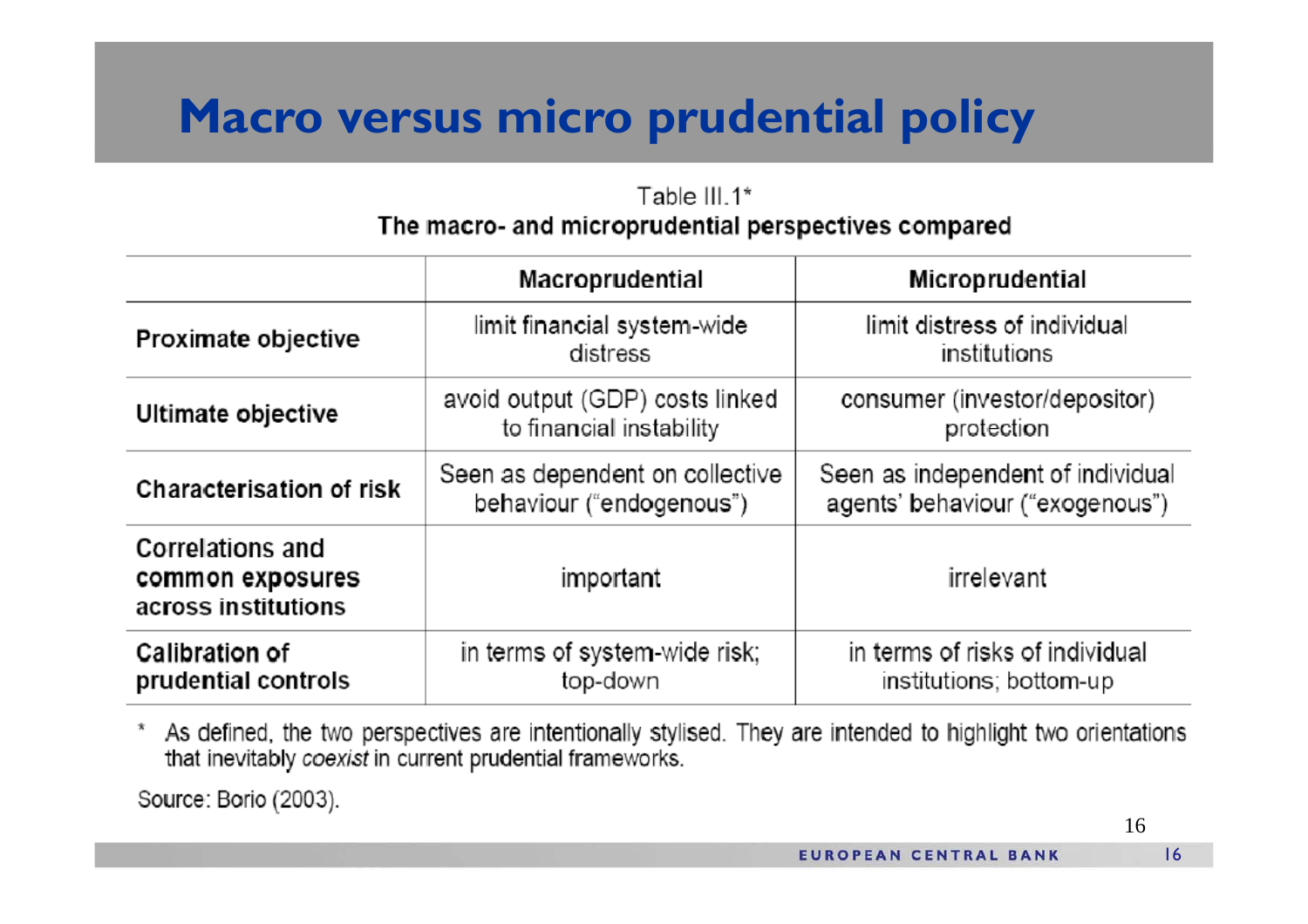### **Objective of macro-prudential policy**

- **Systemic stability is an extraordinarily complex target**
- **There is no simple metric to measure it, multi-faceted phenomenon**
- **Very different from price stability objective in monetary policy**
- $\bullet$  **"Prudential" policy focuses on ex ante activities (not ex post: crisis management) – "asymmetric" in this sense:**
	- **Need to be able to predict or assess the probability of systemic instability**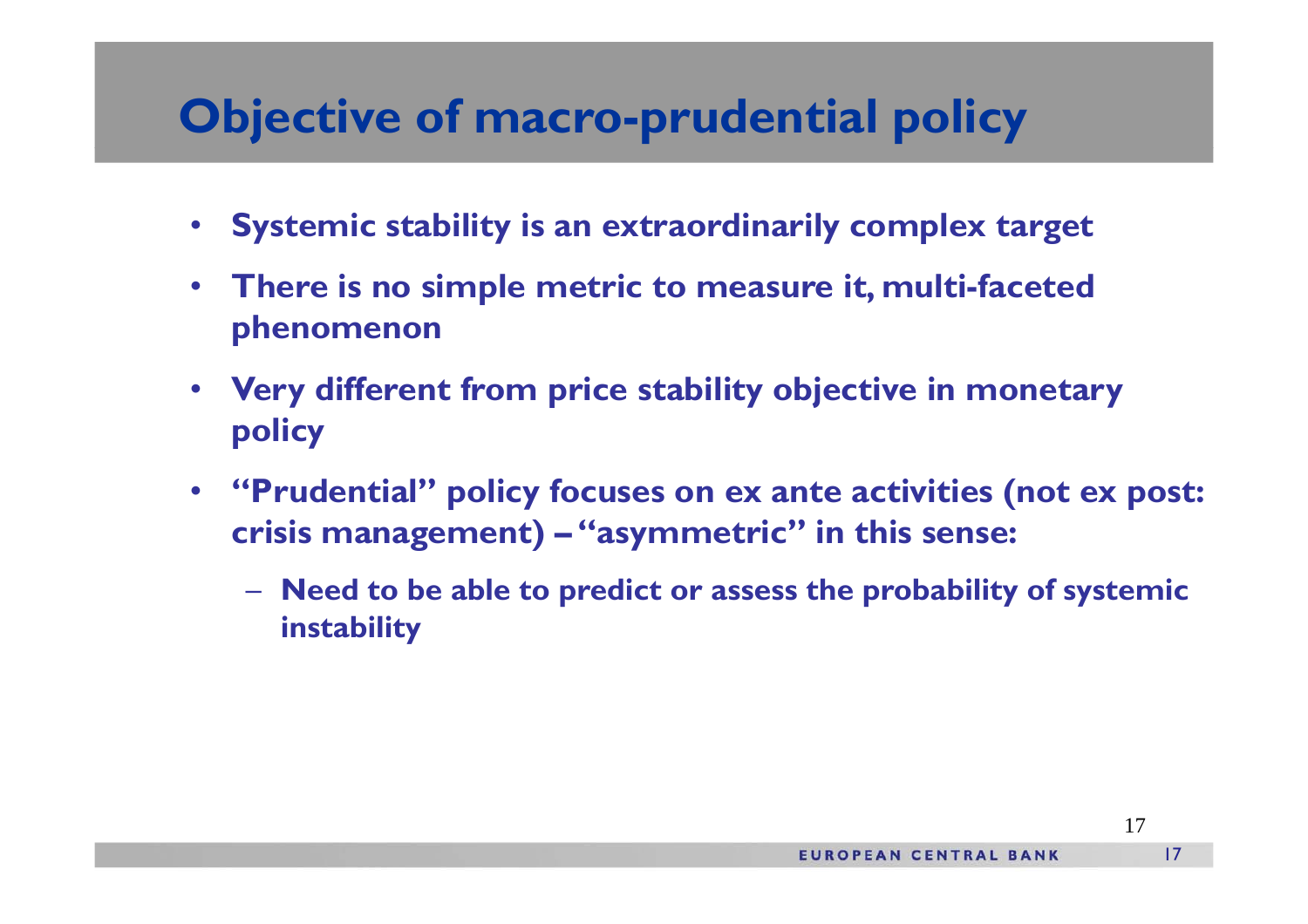## **Composite indicator of systemic stress (CISS)**



•Scope: Equity, bond, money, FX markets and intermediaries (various sub-items) - real time

- •Basic <u>sub-measures</u> include volatilities, trends, spreads, recourse to marginal lending (weekly data)
- 18•<u>Normalisation</u> between 0 and 1 and <u>aggregation</u> weighted with correlations ("systemic")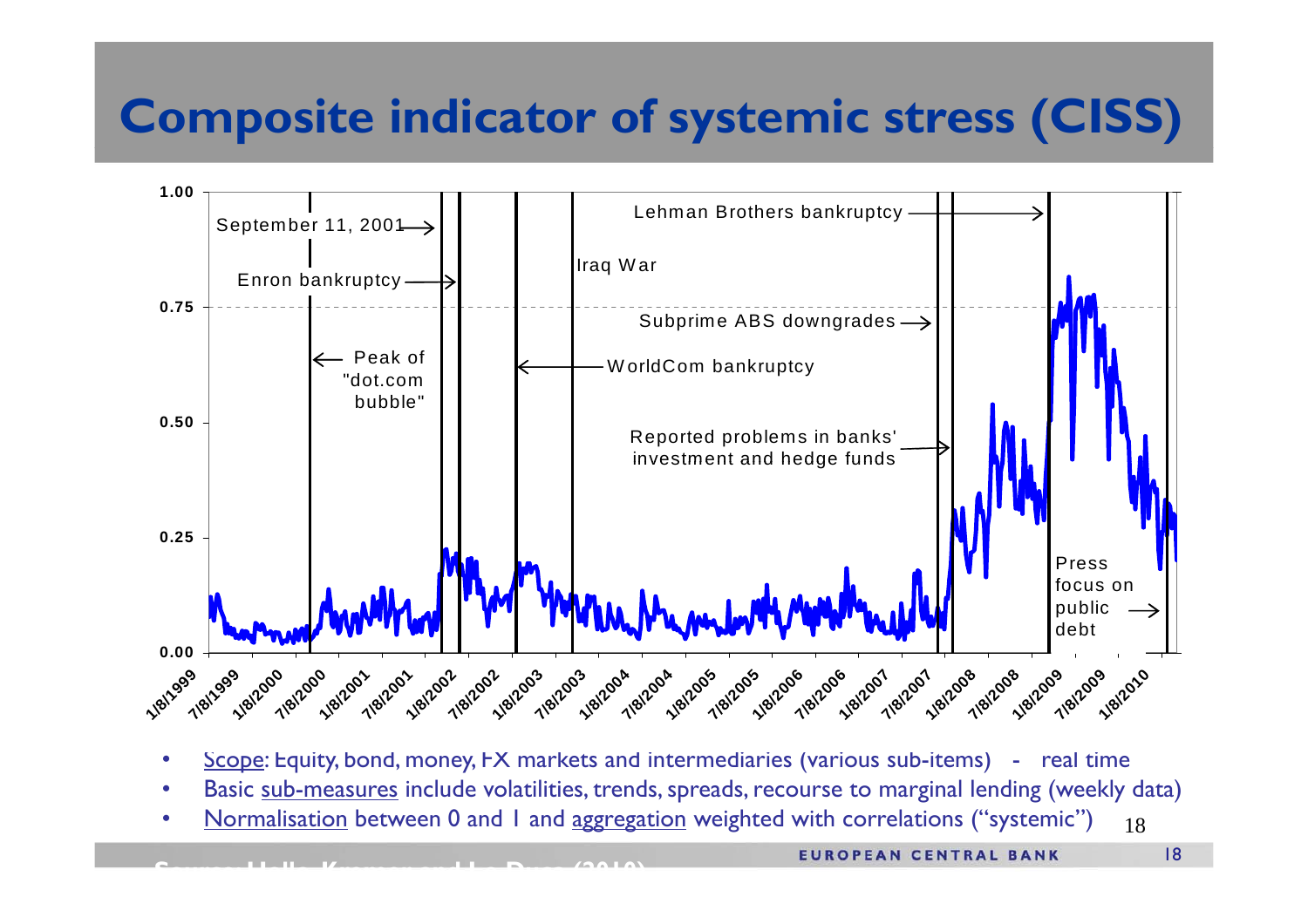## **Credit gap as EWI for "costly" asset bubbles**



- •—— De-trended private credit to GDP ratio (GDP-weighted average across countries)
- •–– "Optimal" signal threshold (each time 70th percentile – "quasi" real time)
- Nidespread mortgage/equity bubble episode (≥8 countries 1.75 SD above trend)<br>• "Costly" bubbles (followed by 3 years of GDP growth 3 p.p. below potential) •
- "Costly" bubbles (followed by 3 years of GDP growth 3 p.p. below potential)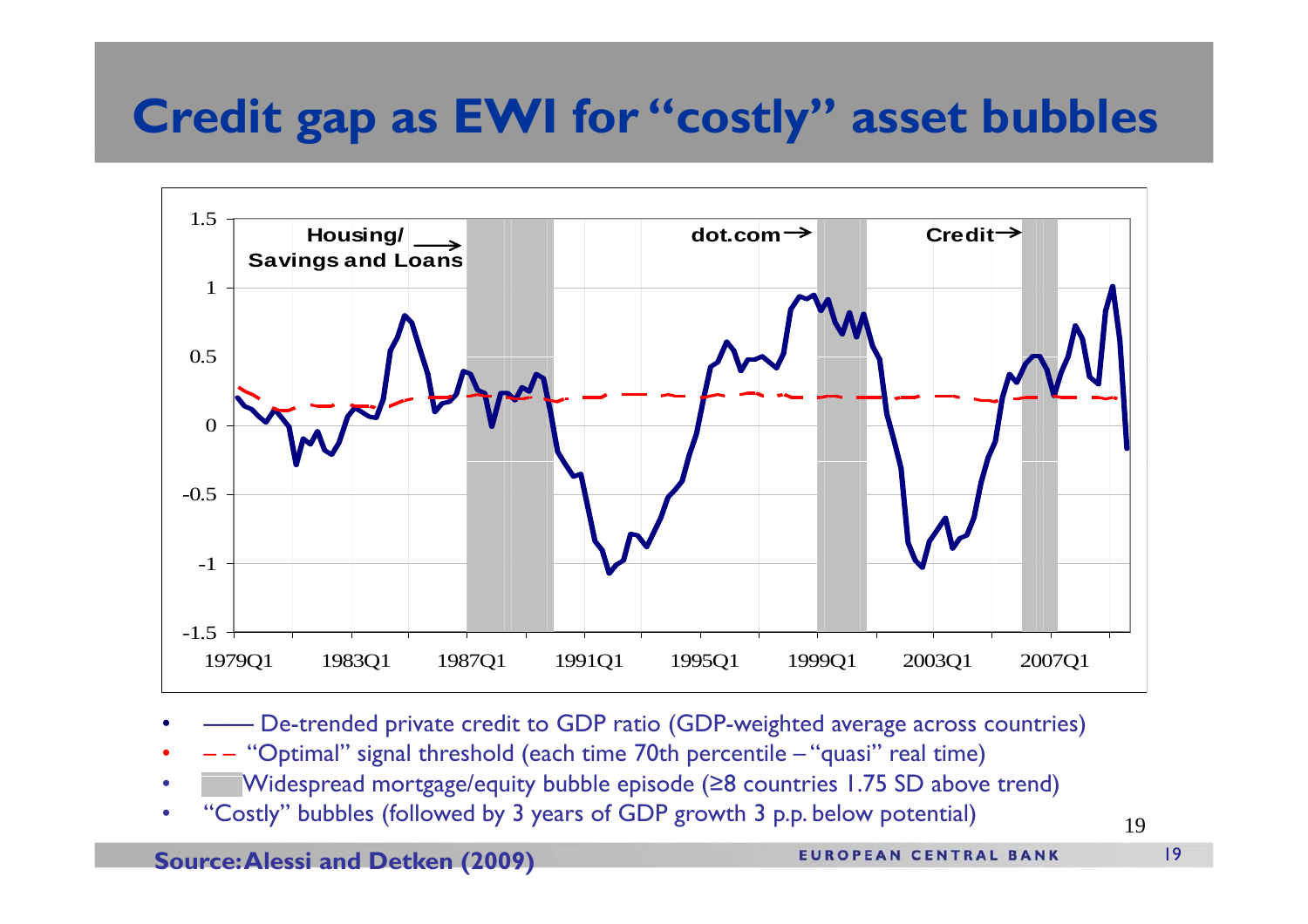#### **Research needs**

- $\bullet$ **Financial stability/systemic risk indicators (continuous effort)**
- **Contagion and spillover models**
	- **Incorporate endogenous reactions of market parti i <sup>t</sup> / lifi ti h i ticipants/amplification mechanisms**
	- **Distinguish contagion from unravelling of imbalances**
- • **Early-warning signal models**
	- **Increase precision/reduce standard error in predictions**
	- **Europe: Aggregation of different models/indicators for countries with different financial structures**
- $\bullet$  **Macro-stress testing models**
	- **Use frameworks that have two-way interaction between fi i l d id financial system and wider economy**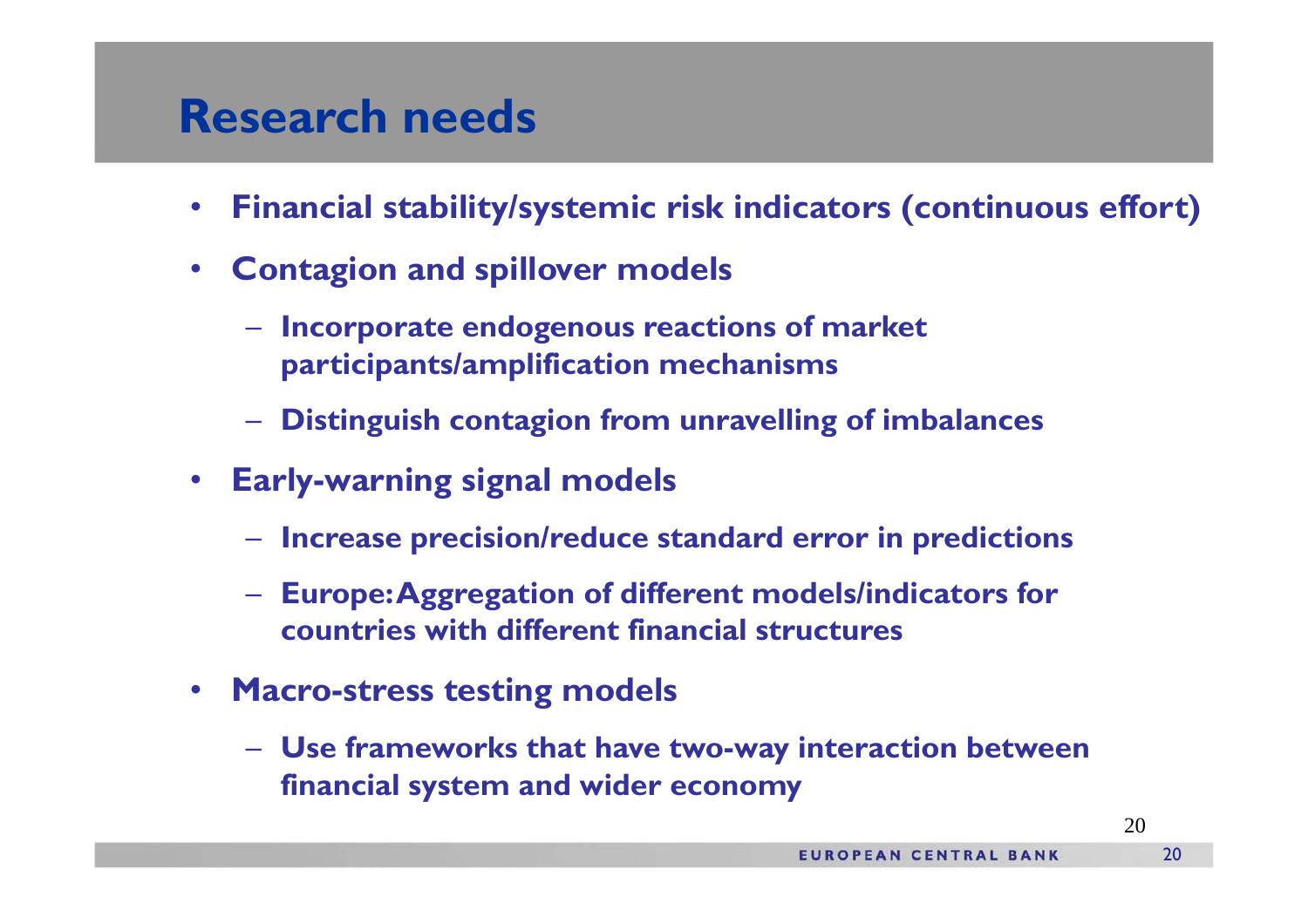## **Macro-prudential policy instruments 1**

- $\bullet$  **To contain contagion risks**
	- – **Enhance capital and liquidity requirements (Basle III), introduce capital surcharge or levy for systemic risk;**
	- **Move derivatives trading on central clearing counterparties**
	- **Introduce procedures for orderly resolution (incl. living wills)**
- • **To prevent the build-up of widespread imbalances**
	- **Counter-cyclical capital requirements and dynamic provisioning**
	- –**Limit leverage, maturity and currency (EMEs) mismatches**
	- **Influence com p p ensation practices to remove incentives for risk taking and herding**
	- **Impose constraints on loan-to-value ratios and debt-to-income caps**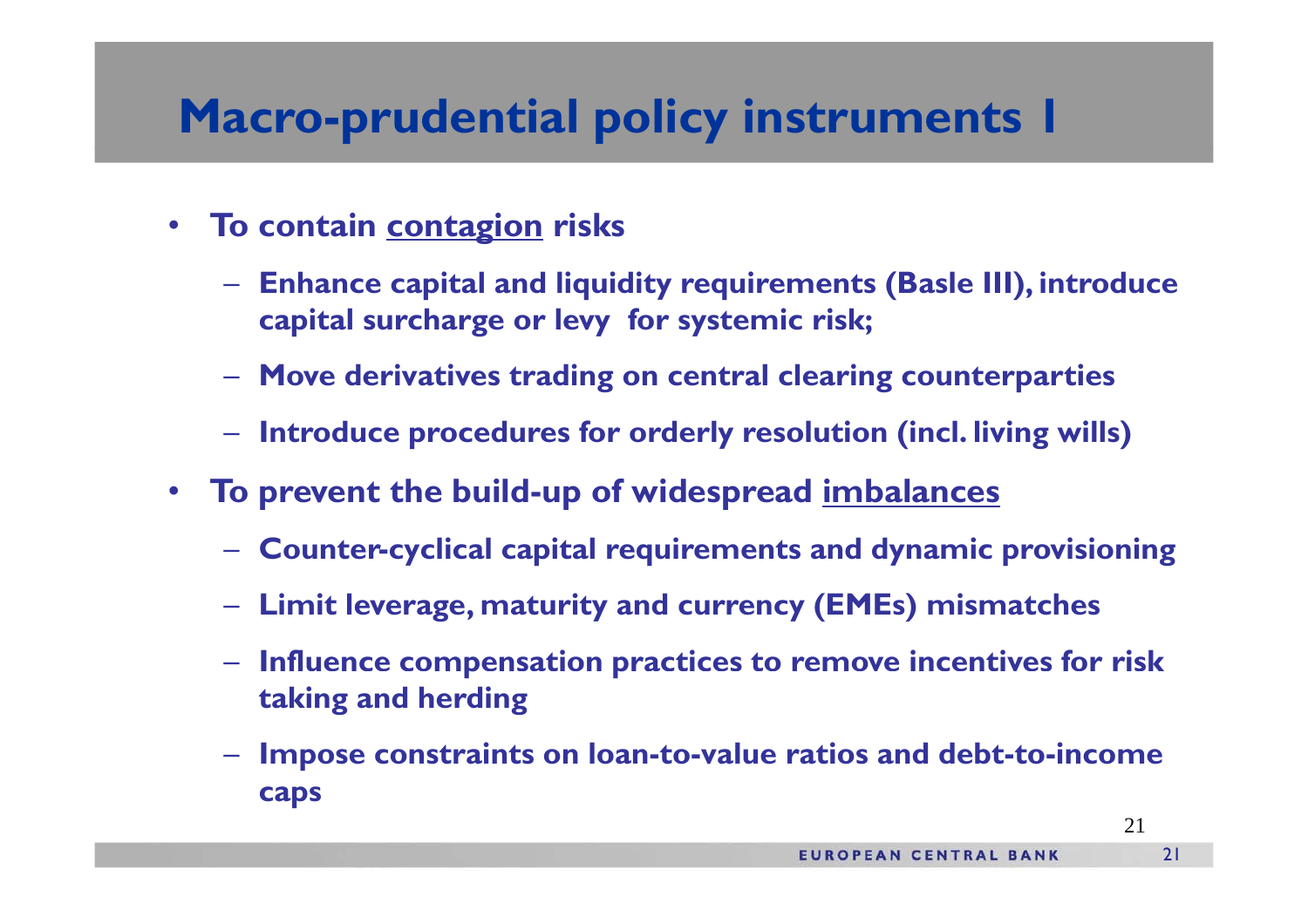## **Macro-prudential policy instruments 2**

- $\bullet$  **Challenges**
	- **Transmission channels not well understood (impact assessments)**
	- **Calibration of individual instruments difficult**
	- **Interaction of different instruments major problem**
	- **Level playing field across financial sub-sectors and avoidance of regulatory arbitrage (shadow banking)**
	- **Effects on overall economy (benefits and costs)**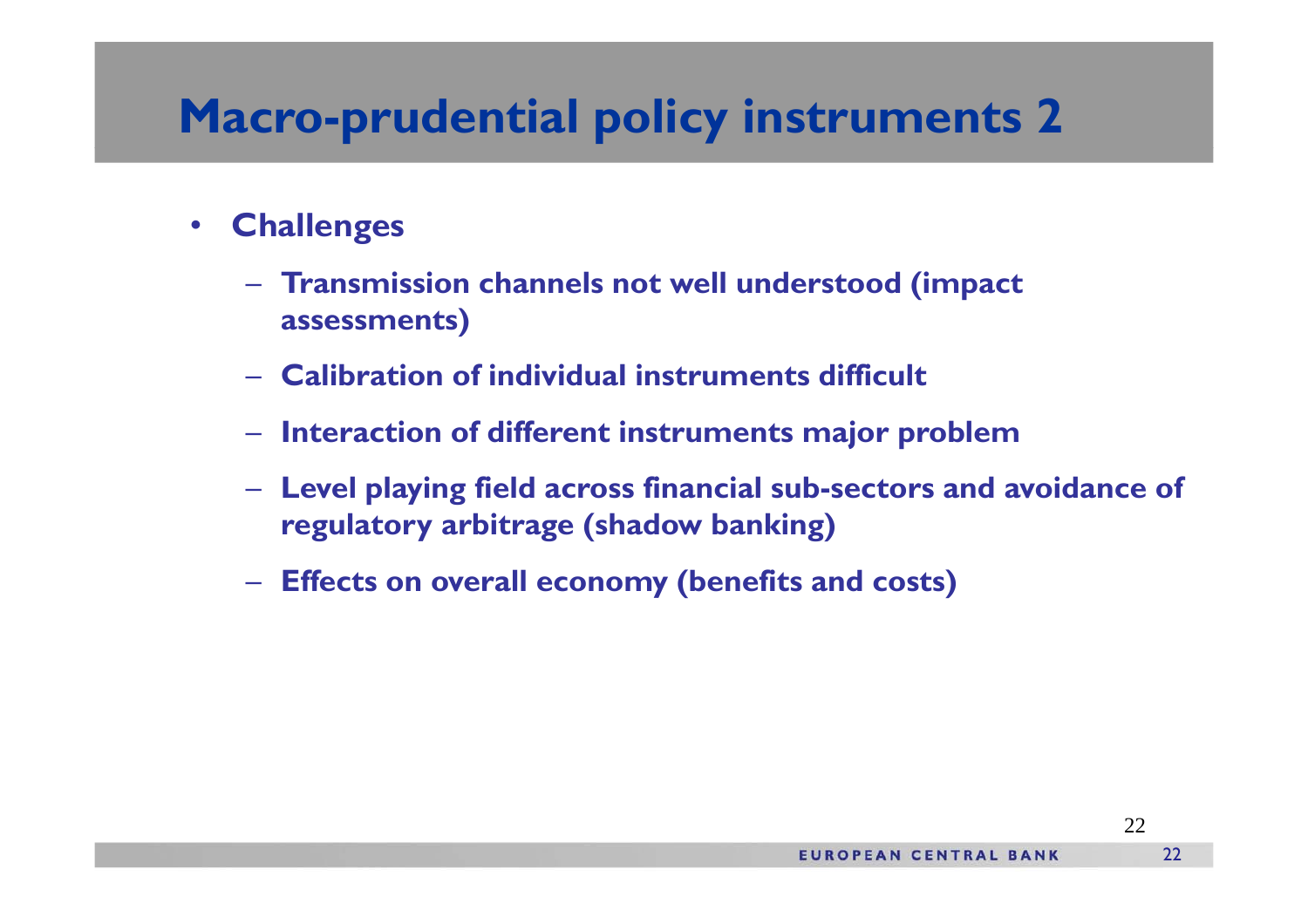#### **Research needs**

- $\bullet$  **Huge lacuna in economics: Aggregate models with realistic characterisations of widespread financial instability**
- **One dimension of a better integration of finance and macroeconomics**
	- **Bottom up (finance to macroeconomics): Make finance stability p g gg g paradigms more aggregate**
	- **Top down (macroeconomics to finance): Introduce more sophisticated financial sectors in macroeconomic models, which can hibi f id d i bili exhibit states of widespread instability**
- **Current macroeconomic paradigm (DSGE models) has some way to go**
- **Once such a framework exists, it can be extended for the assessment of policies (macro prudential regulation -prudential regulation,** 23**monetary and fiscal policy and their interactions)**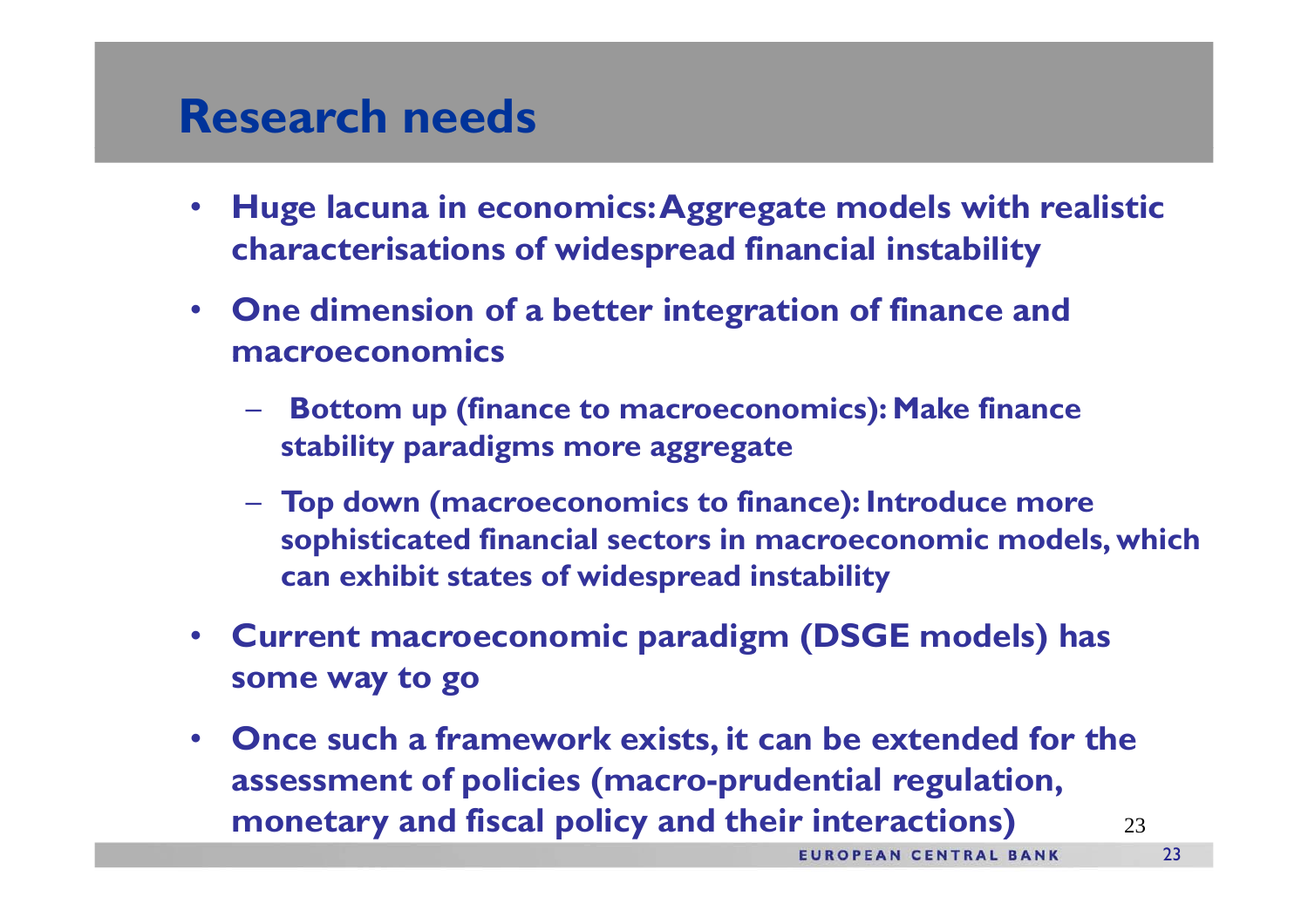## **3. The new supervisory framework in the EU**

- **23 February 2009:** publication of de Larosière Report
- 23 September 2009: following a Communication in May and European Council conclusions in June, the Commission presented legislative proposals for: (1) the establishment of the ESRB, (2)entrusting specific tasks to the ECB with regard to the ESRB, and (3) the establishment of three European Supervisory Authorities (ESAs)
- 20 October 2009: the ECOFIN reached a broad agreement on the substance of the ESRB legal acts (and on 2 December 2009 on the substance of the ESAs legal acts)
- **Fall 2010: A**doption of the legislation by the Council and the European Parliament
- **1 January 2011:** Establishment of the ESRB and the ESAs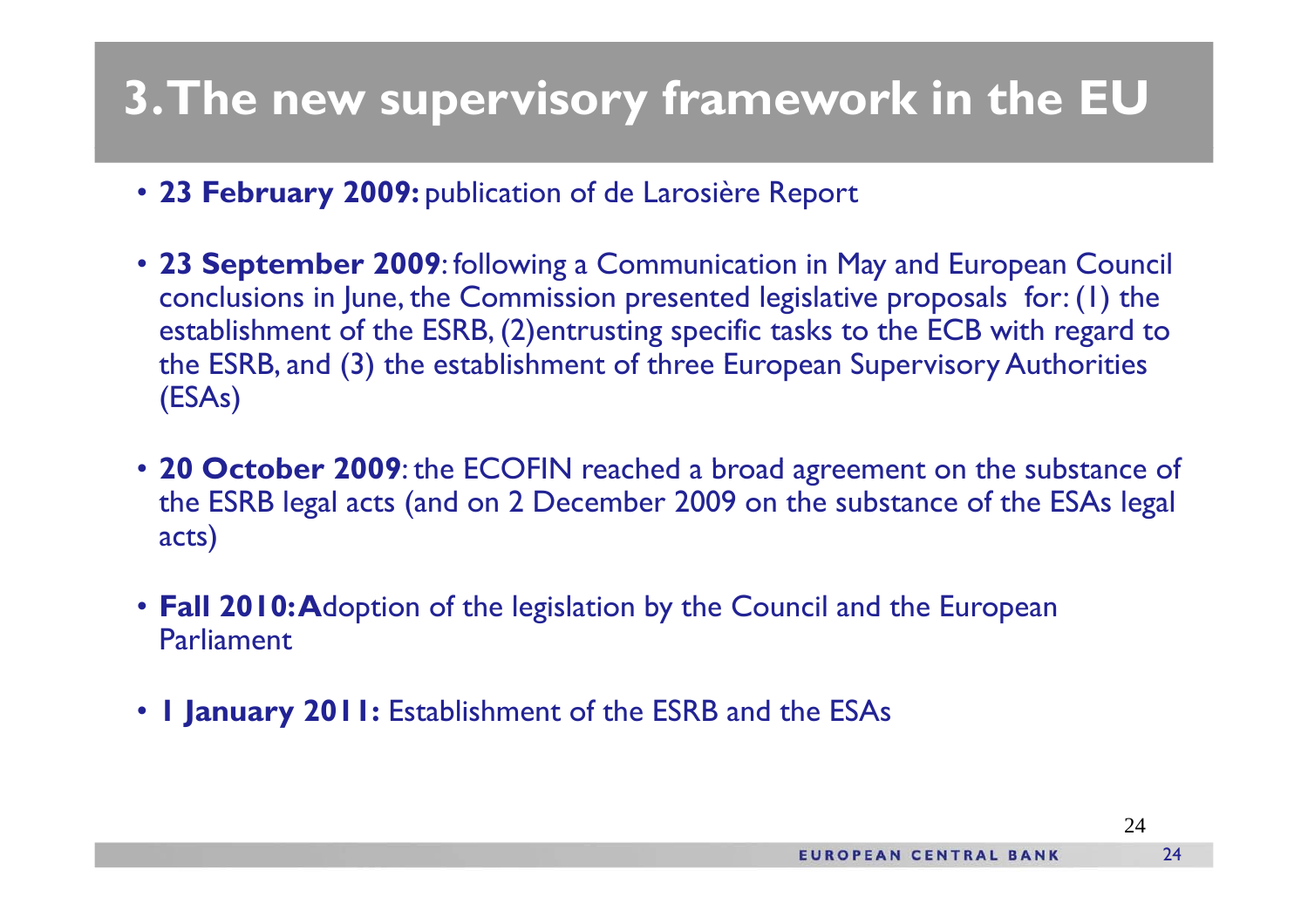## **3. European System of Financial Supervision**

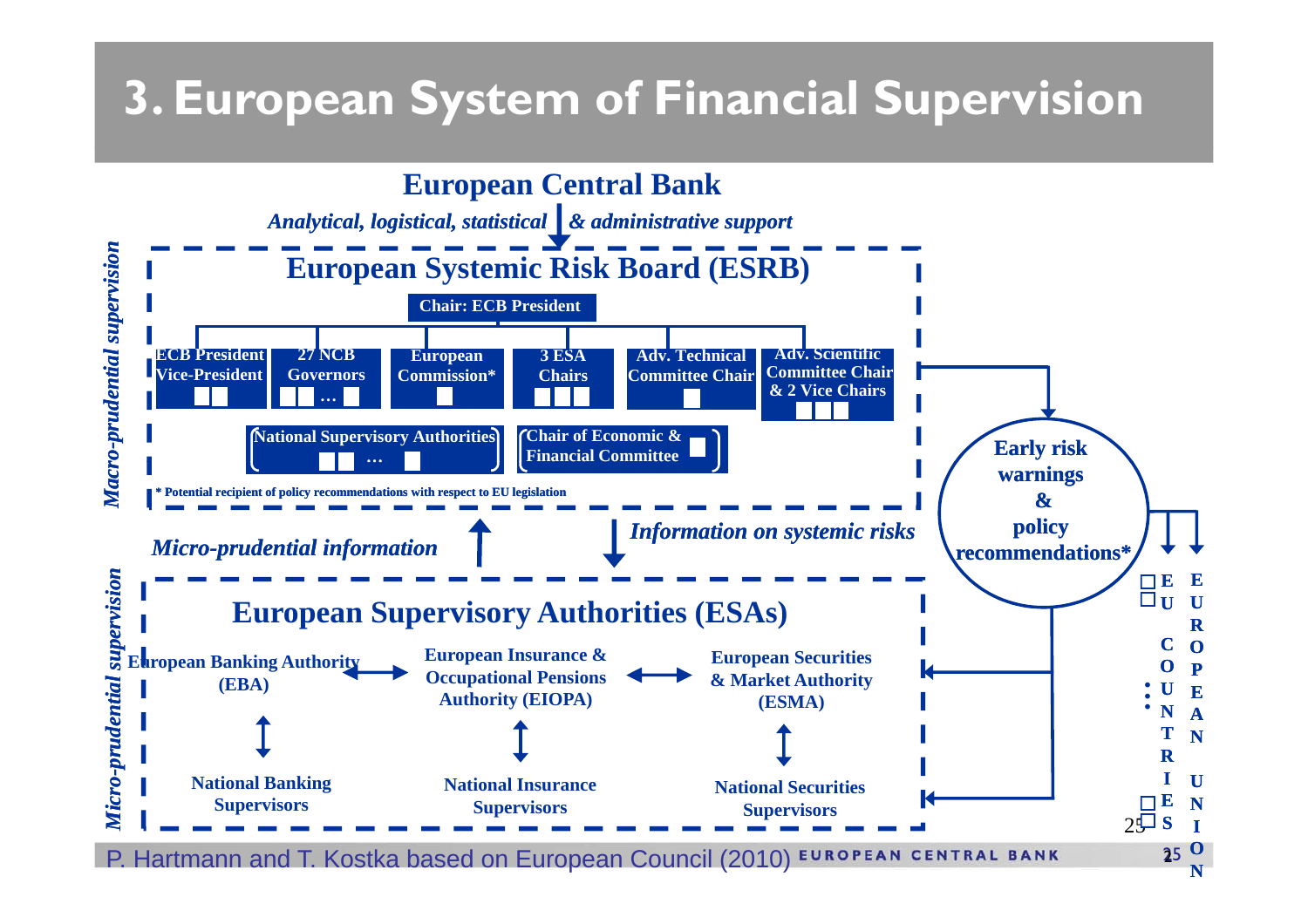#### **3. The ESRB: tasks**

- **1. Gathering of all the relevant** *information* **for the assessment of systemic risks in the EU**
- **2. Identification and** *prioritisation* **of systemic risks in the EU**
- **3. Issuance of** *risk warnings* **when systemic risks are significant**
- **4. Issuance of** *recommendations* **to contain the identified risks**
- **5. Monitoring of the follow-up to warnings and recommendations**
- **6. International coordination with the IMF, FSB, and third parties**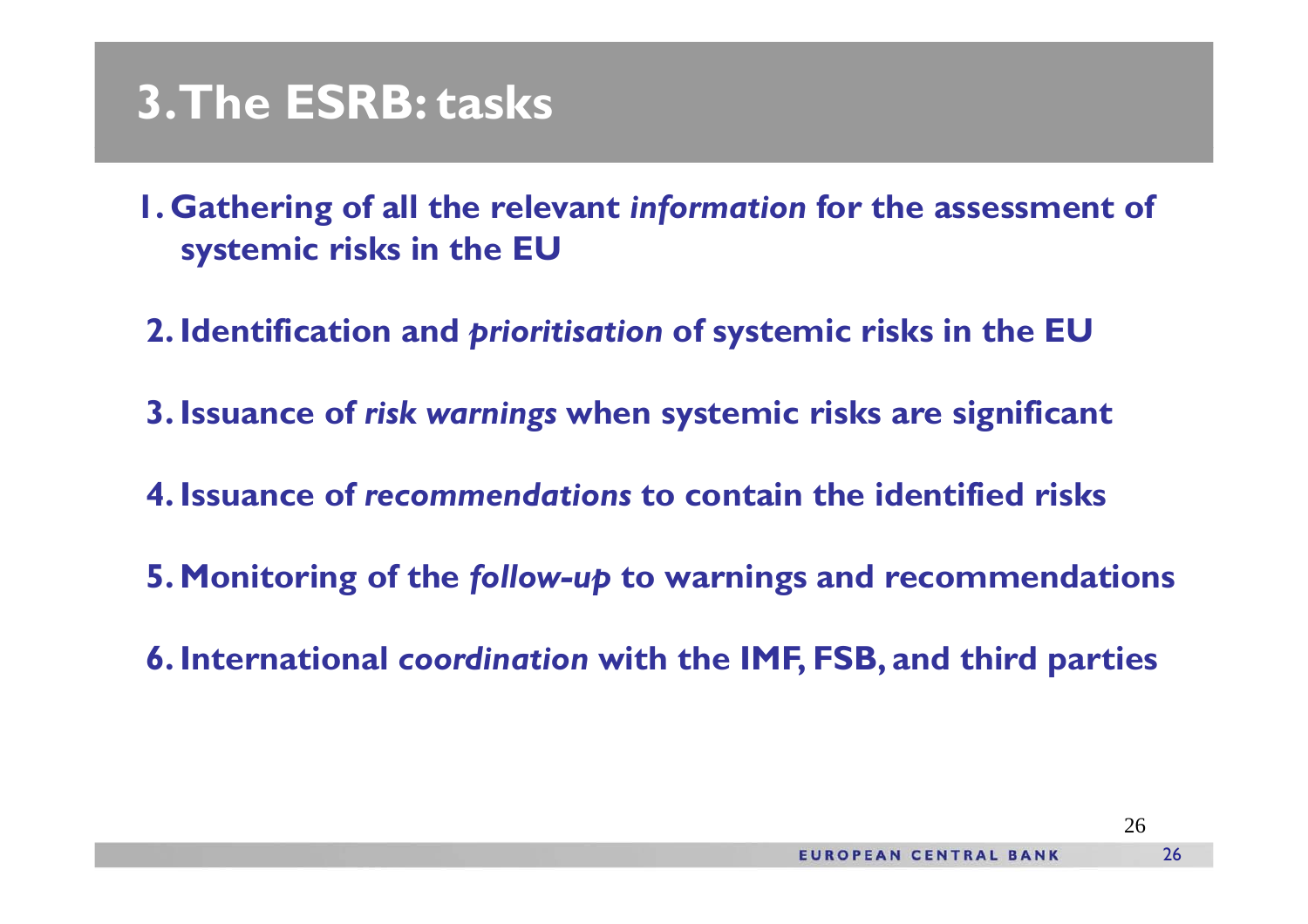#### **Early risk warnings**

- $\bullet$  **Intermediate goals**
	- **Change market behaviou r**
	- **Encourage preventive policy action**
- **Challenges for public warnings**
	- **Type I errors (false alarms): Endanger credibility for next time**
		- **If warnings are successful in changing market behaviour then crises may not be observed (difficulty to ascertain counterfactual)**
	- **Type II errors (missed crises): Mandate not fulfilled**
- **"Art" to make communication effective**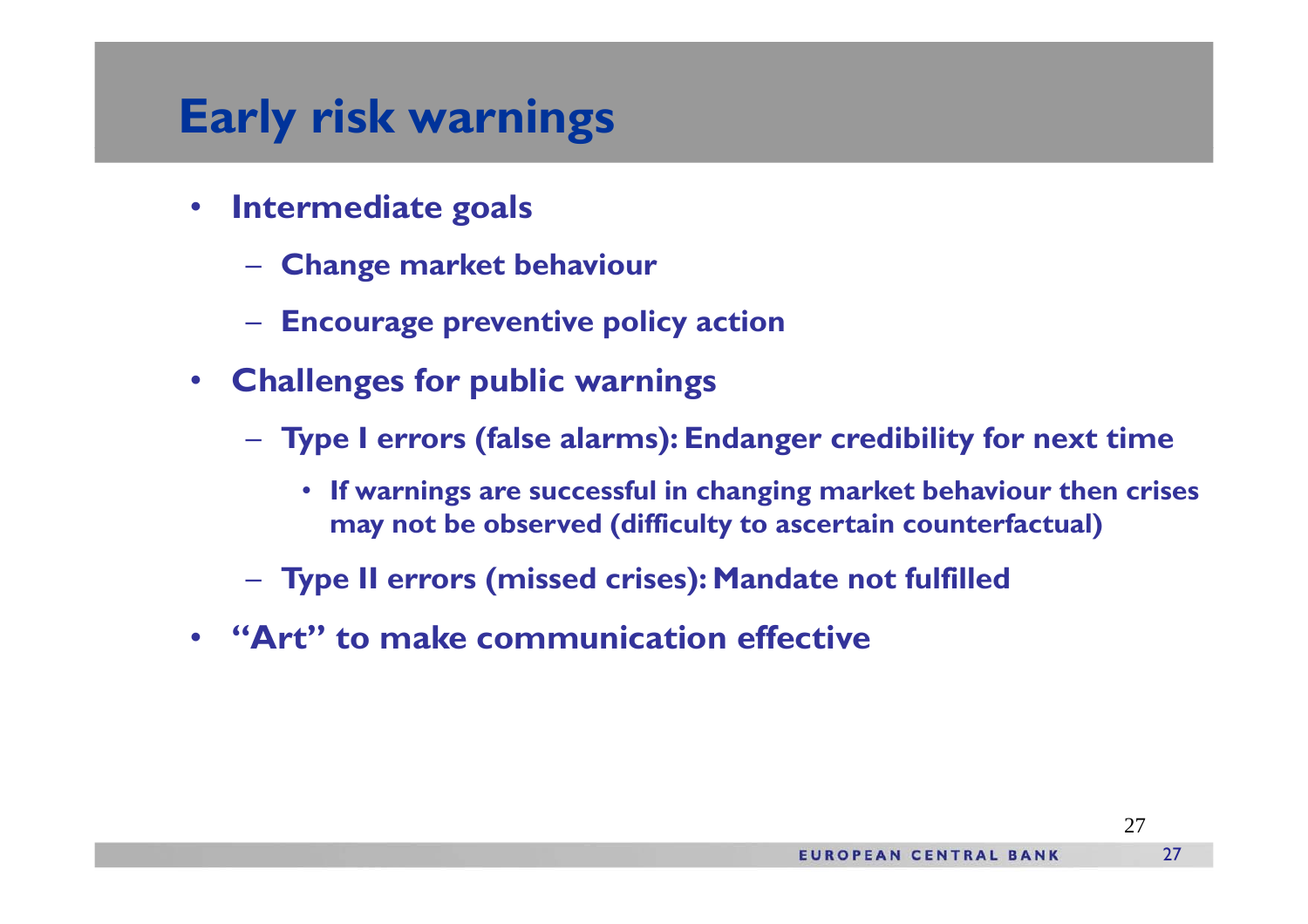## **3. The ESRB: procedure for recommendations**

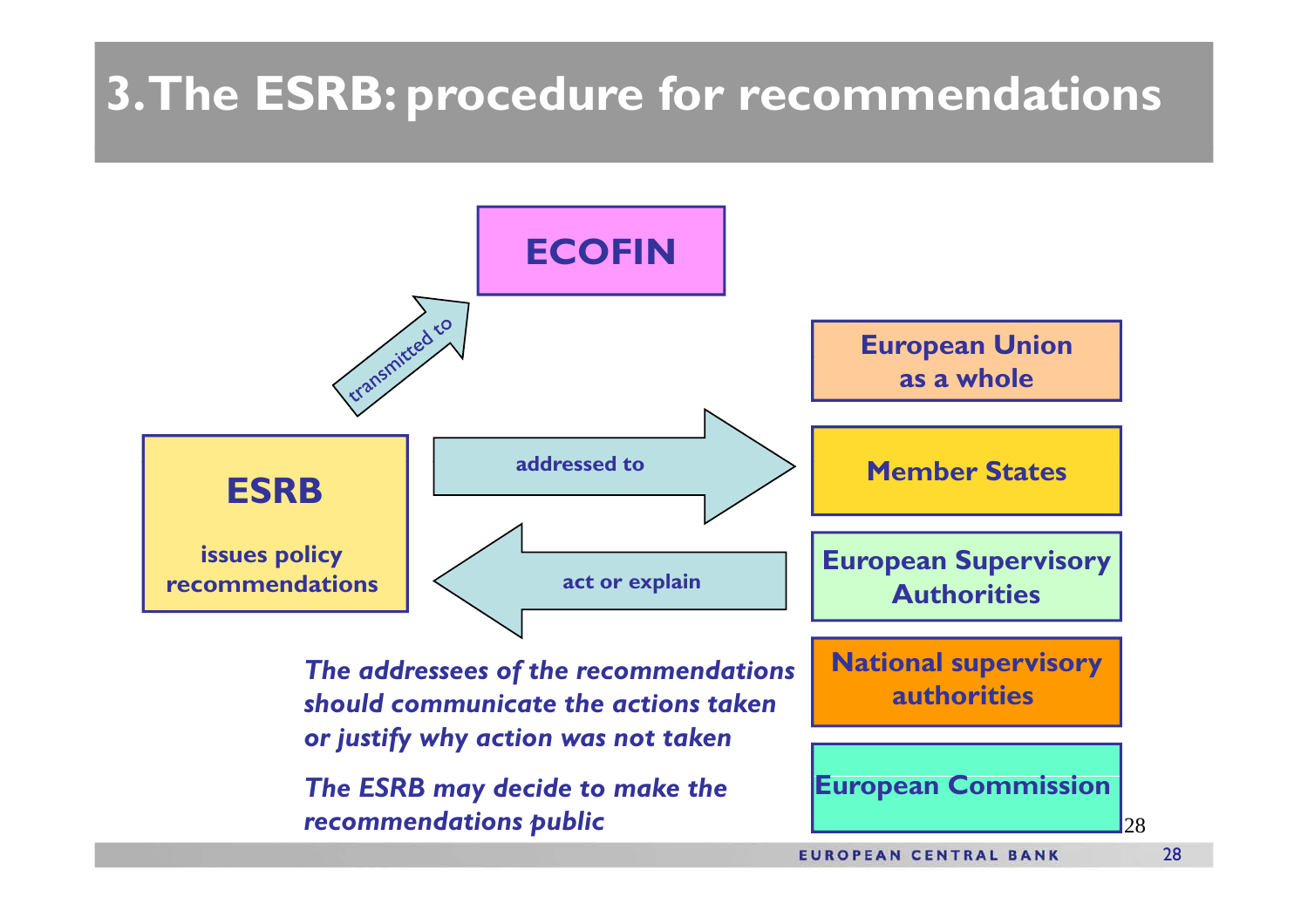## **4. The role of the ECB and the ESCB**

- • **The members of the General Council of the ECB represent the majority of voting members; the** *ESRB Chair* **will be elected by the members of the General Council**
- **The ECB will ensure the Secretariat and provide**  *analytical, statistical, administrative* **and** *logistical support*
- $\bullet$ **• Therefore, the ESRB set-up ensures that the EU central banks'** *analytical capabilities* **and** *expertise* **in financial stabilit y y as well as in monetar y and macroeconomic analyses will provide a solid basis for the conduct of macro-prudential supervision in the EU**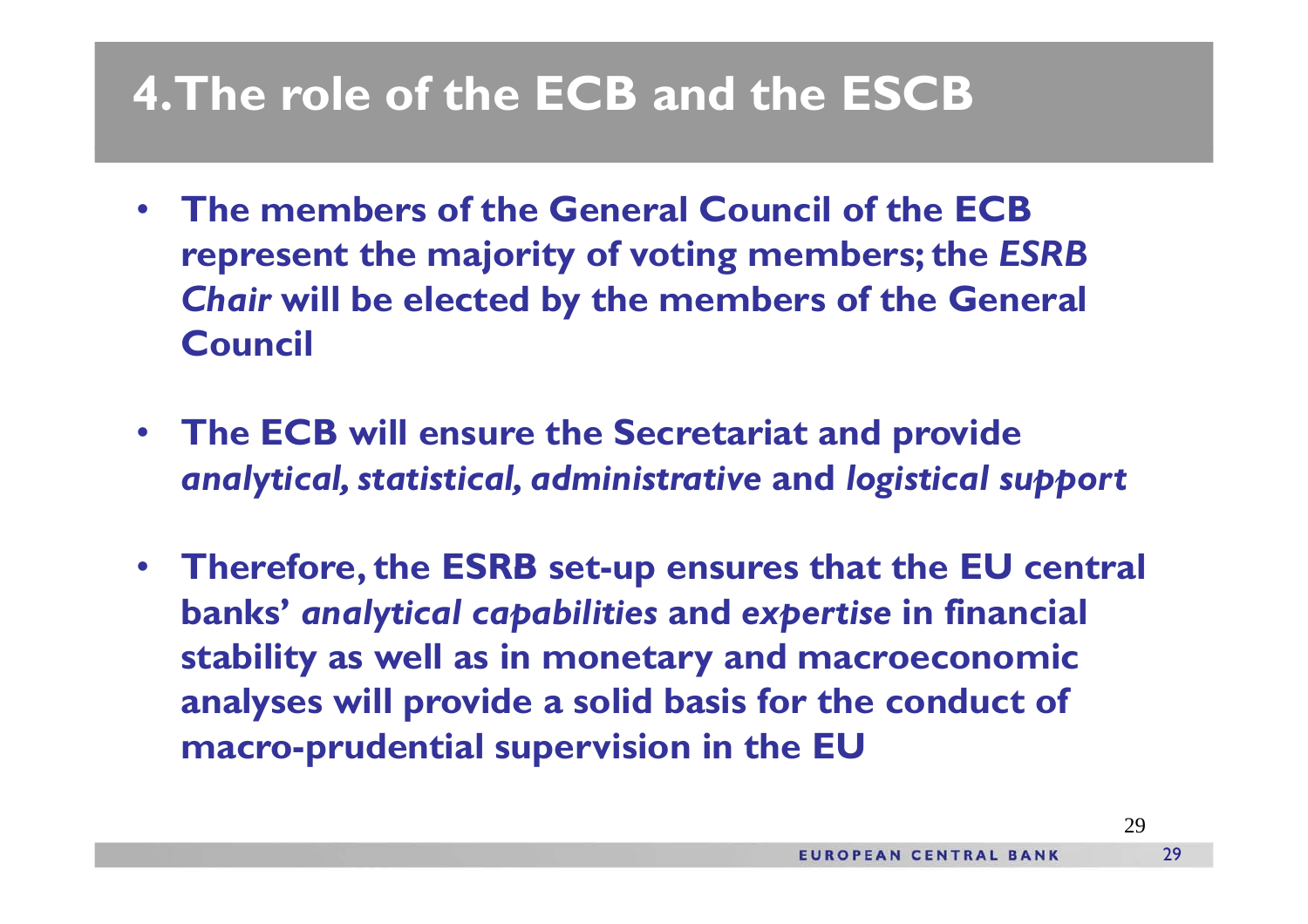## **The role of the ECB and the ESCB**

- • **Risk monitoring and assessment:** ECB to contribute to the *identi fication* and *monitorin g f o f risks* to financial stabilit y in the EU
- **Tools and methodologies:** ECB to contribute to the development of *analytical tools* and *methodologies* necessary for identifying and assessing systemic risk
- **Collection of information:** ECB to help gathering *in f f ormation for the ESRB* on the basis of its existin g statistical infrastructure and through the exchange of information with the European Supervisory Authorities
- **Other supporting tasks:** the ECB will provide *logistic* and *administrative* support to the day-to-day functioning of the ESRB and its sub-structures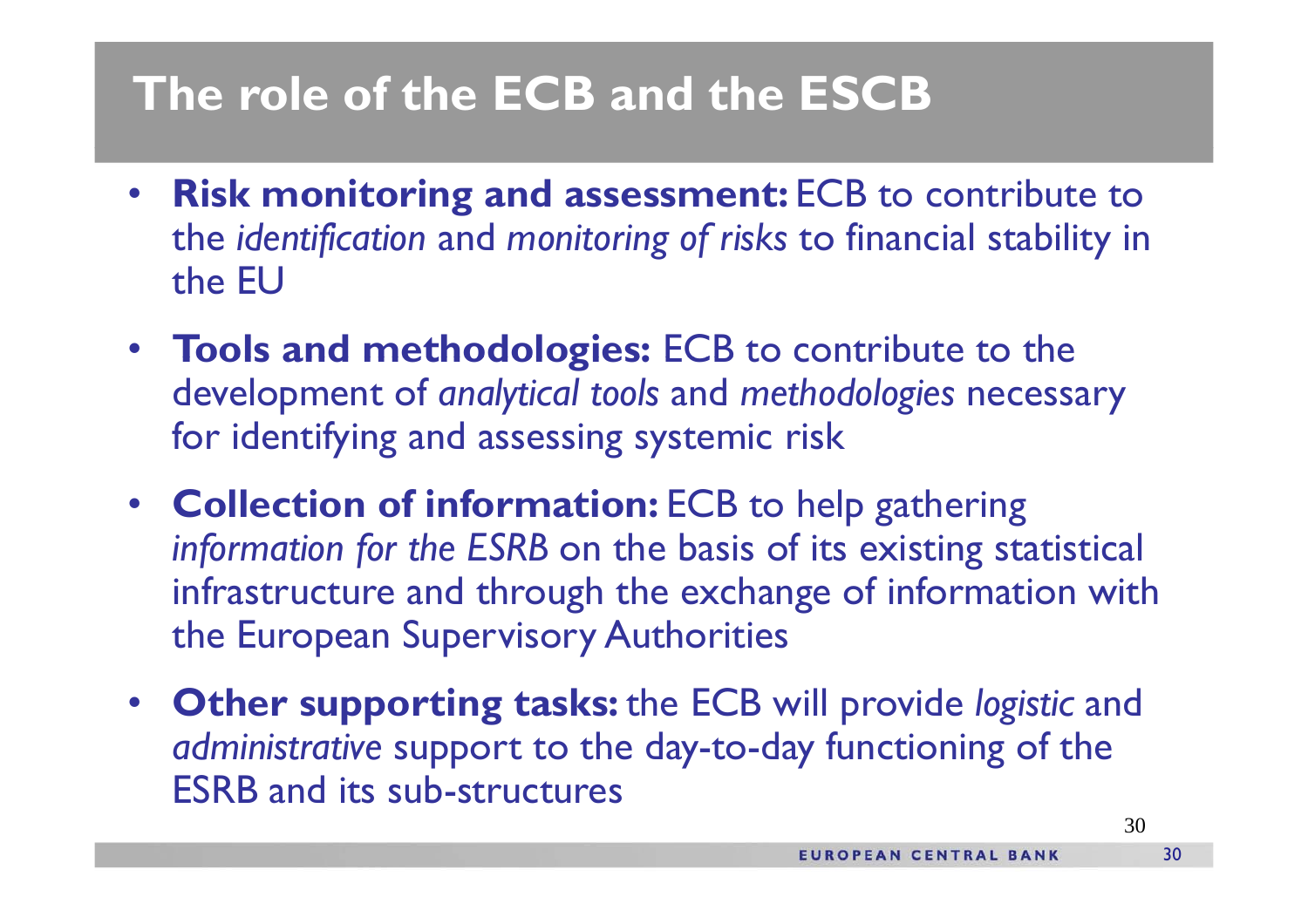#### **The role of central banks**

- • **More generally, central banks are called upon to play an important role in the macro -prudential function:** 
	- **Are at the core of the financial system and therefore have an expertise in analyzing and understanding the financial system and its interaction with the real economy.**
	- **Independent institutions, which, by their very nature, are anchors of stability and have a medium term-oriented policy horizon horizon.**
	- **lenders and market makers of last resort, being able to**  provide the ultimate source of liquidity, which may be **necessary in times of financial crisis.**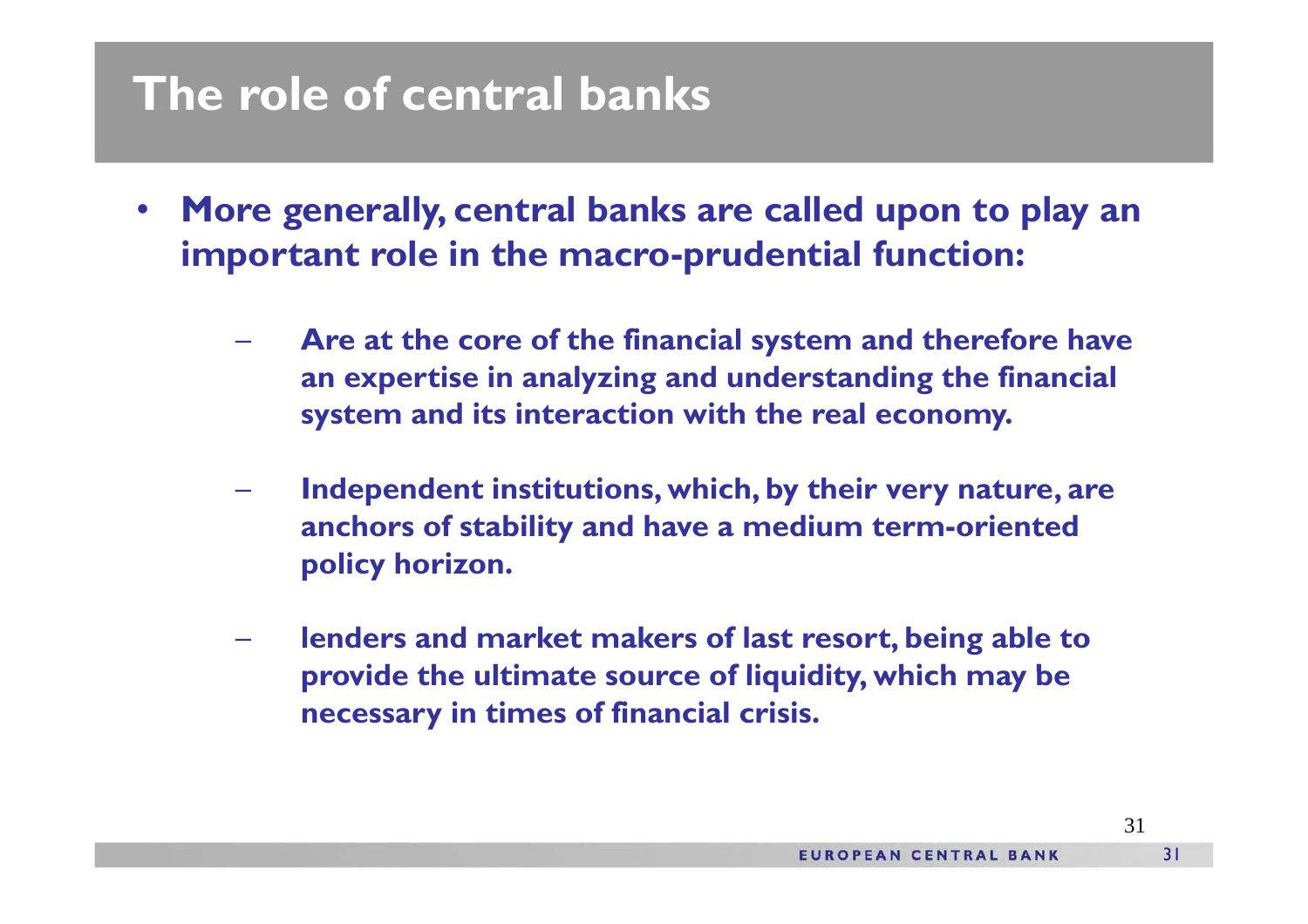#### **5. Monetary policy and financial stability**

- • **Tinbergen: Effective policy assignment suggests to have as many instruments as targets.**
	- **The primary objective of the ECB is to maintain price stability;**
	- **The ESRB deals with maintaining financial stability**
- • **In general both objectives are complementary: general,** 
	- **The fulfilment of the ESRB mission can facilitate the conduct of monetary policy by preventing or mitigating financial disturbances;**
	- **Price stability will contribute to financial stability.**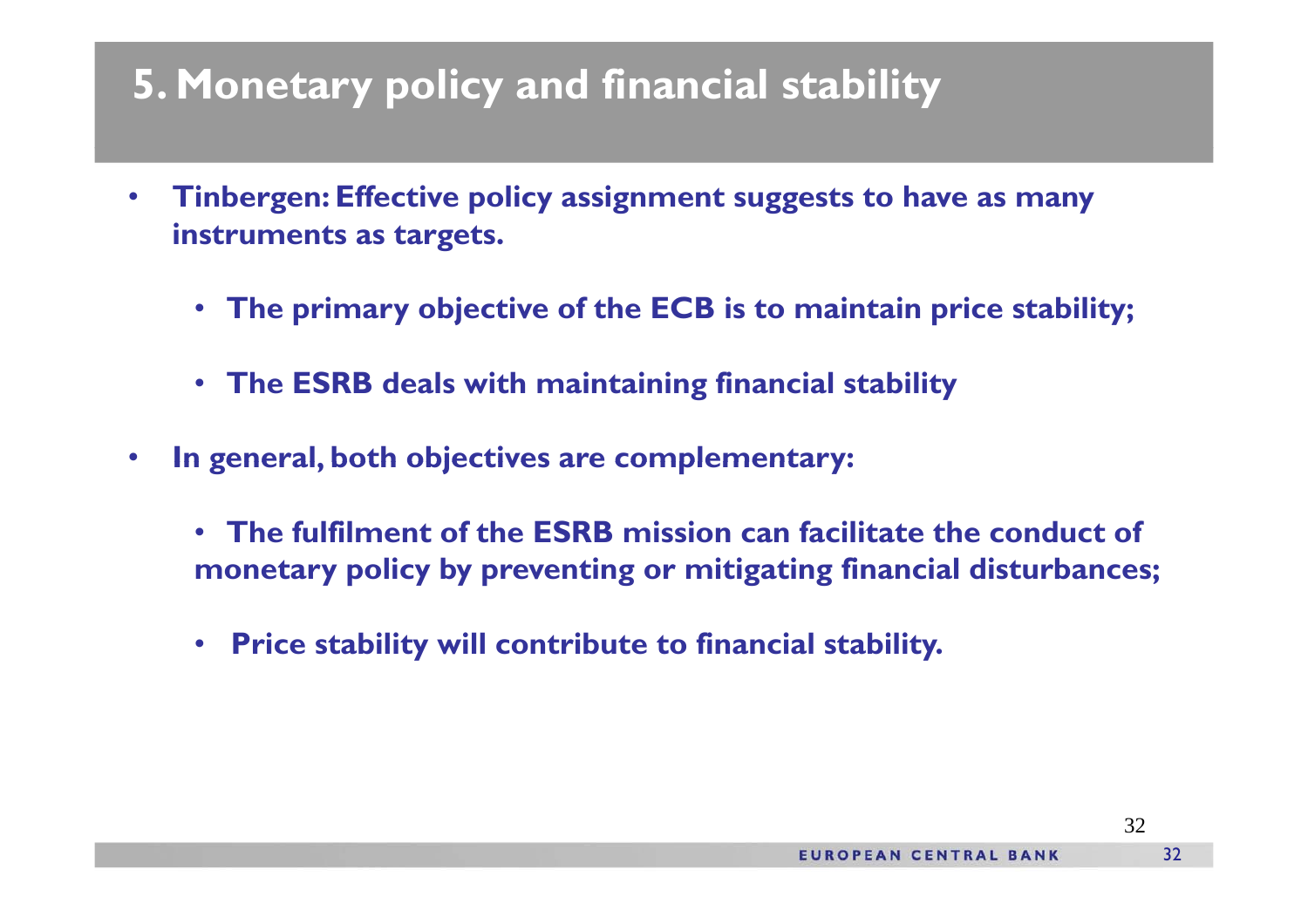#### **5. Monetary policy and financial stability**

- $\bullet$  **Whether or not those macro-prudential policies are present, monetary policy can, however, not ignore financial stability:**
- $\bullet$  **Art 105(5): One of the ECB's tasks is to contribute to the promotion of financial stabilit y.**
- $\bullet$  **Monetary policy needs to take into account the effects of the financial system on the transmission mechanism and the shocks that come from the financial system. Both monetary policy and macroprudential policies affect the cost of financing and therefore will tend to interact interact.**
- $\bullet$  **Friedman's advice: Avoid that monetary policy itself becomes itself a source f i bili of instability.**
- • **Increasing evidence that keeping interest rates too low for too long may sow the seeds of the next crisis.**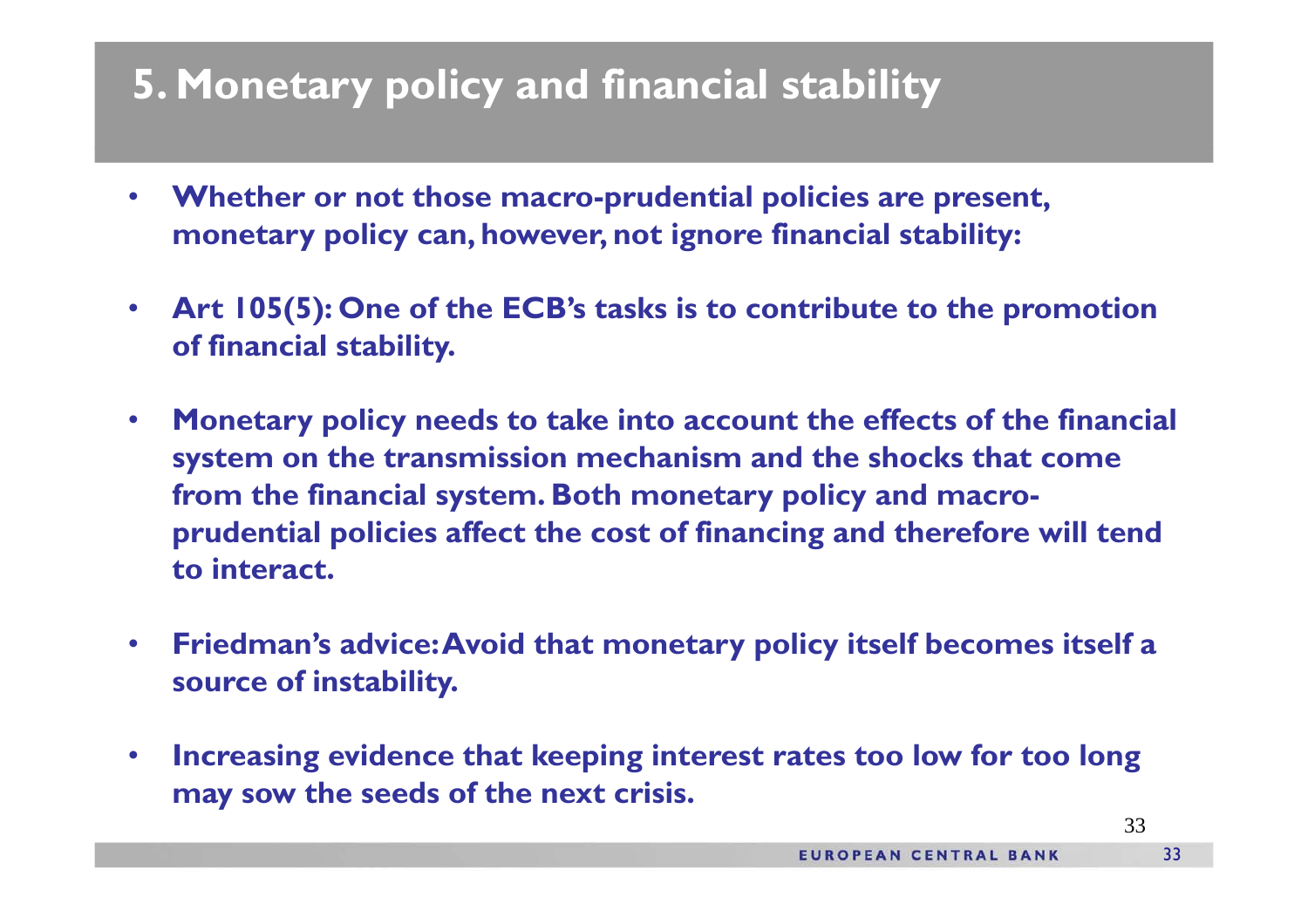#### **5. Monetary policy and financial stability**

- • **"To lean or to clean": The costs of the financial crisis have moved the debate toward leaning**
- $\bullet$  **The ECB's monetary policy strategy provides a natural framework for takin g into account credit driven boom-bust c ycles:**
	- $\bullet$ **medium-term orientation;**
	- $\bullet$ **two pillar approach including emphasis on monetary analysis**
- • **Remaining question: Is it feasible?**
	- **Will small changes in interest rates be effective?**
	- •**Can we identify costly credit/asset price booms?**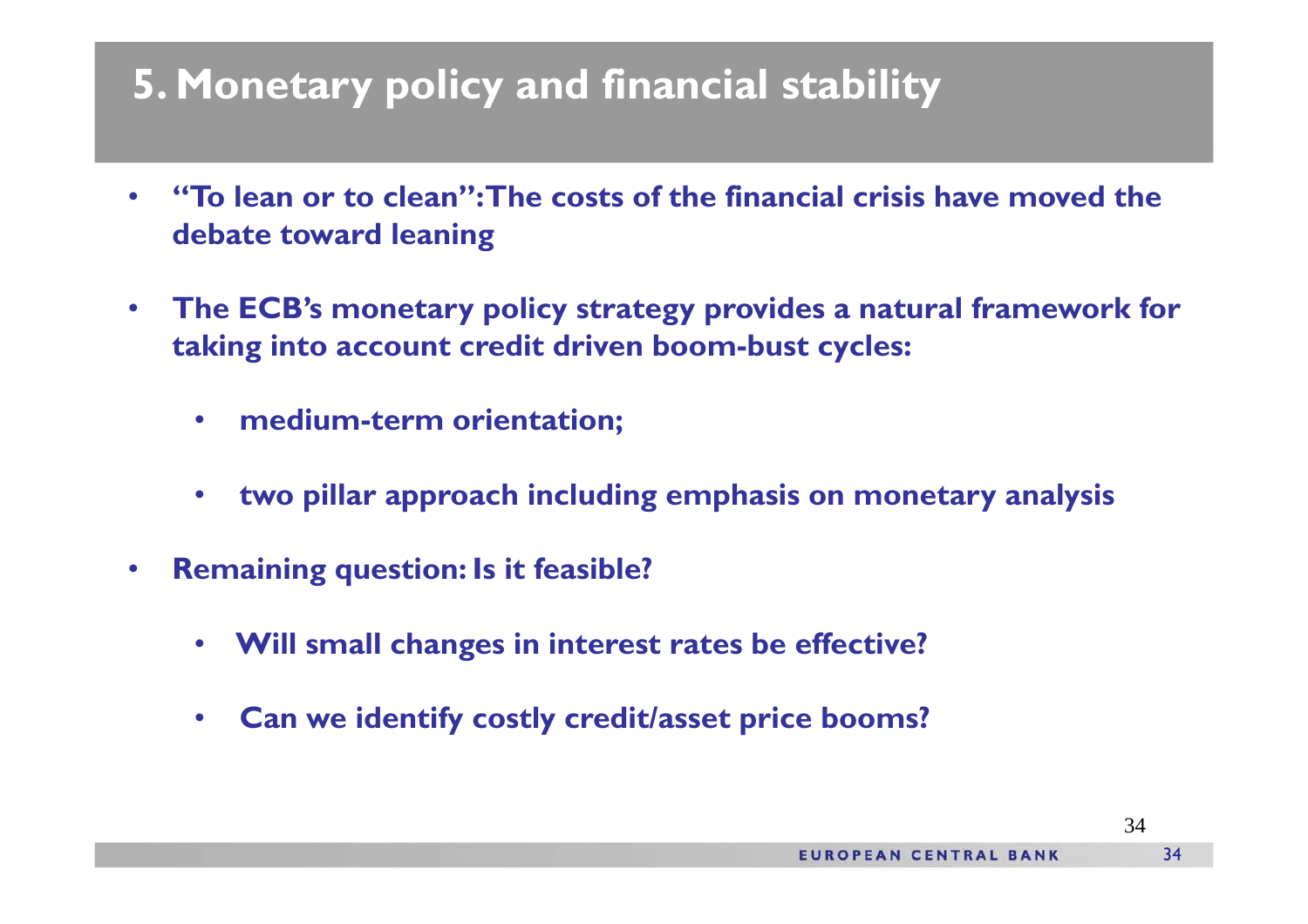#### **Conclusions**

- • **Economic and financial crisis has shown the devastating effects of systemic risk**
- **The macro-prudential approach to supervision and regulation is an adequate broad policy response**
- • **But important challenges remain**
	- Difficulties to identify risks early and doubts about the **effectiveness (and costs) of regulatory measures lead some to favour ex-post and insurance-type policies over preventive policies**
	- **We need to invest in collecting all the data and in enhancing our understanding of systemic risk and how to fight it;**
	- **Difficult to "take away the punch bowl" when things go well**
	- $-$  Research could play an important rol **Research could play an important role**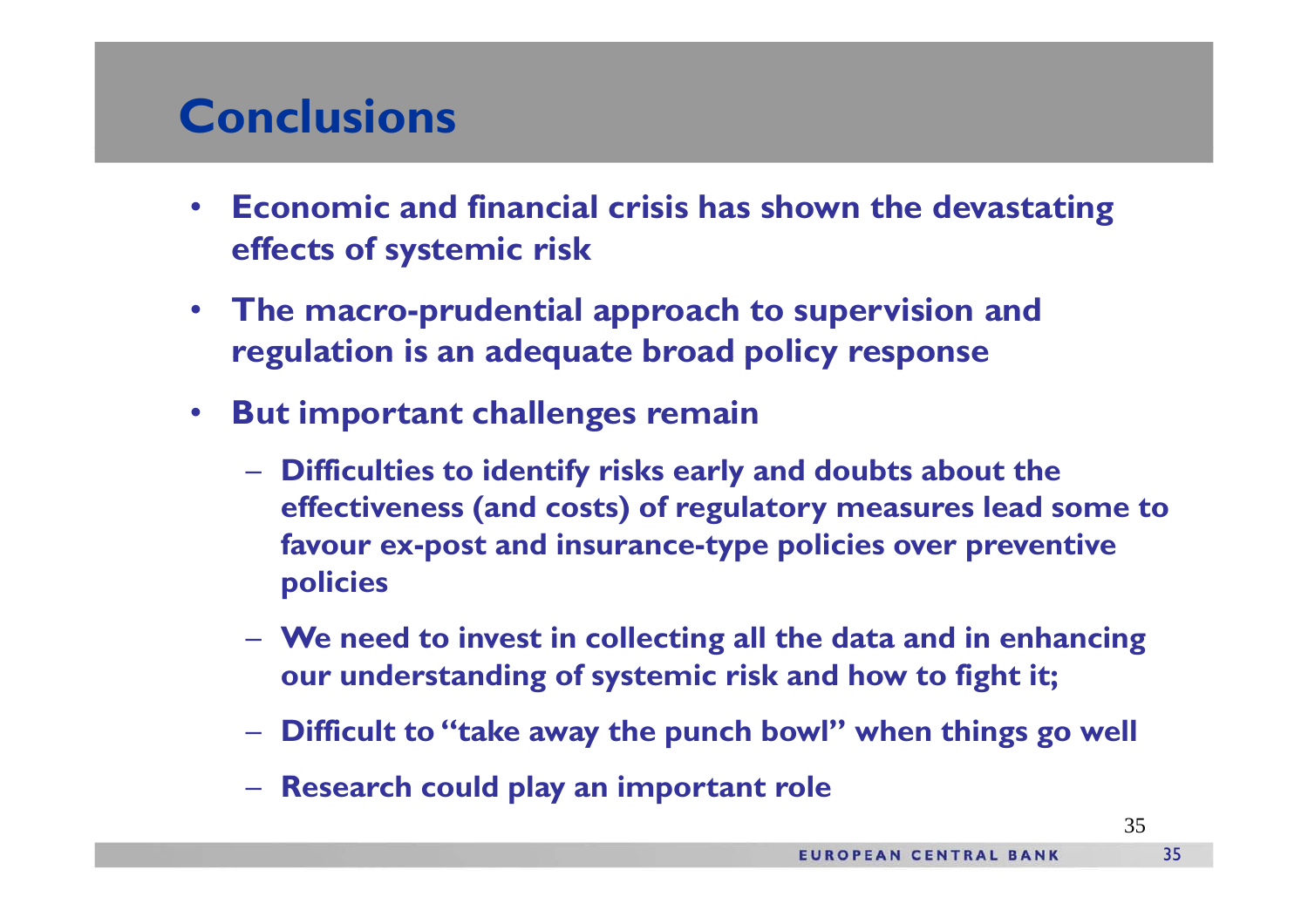# **Th kan you**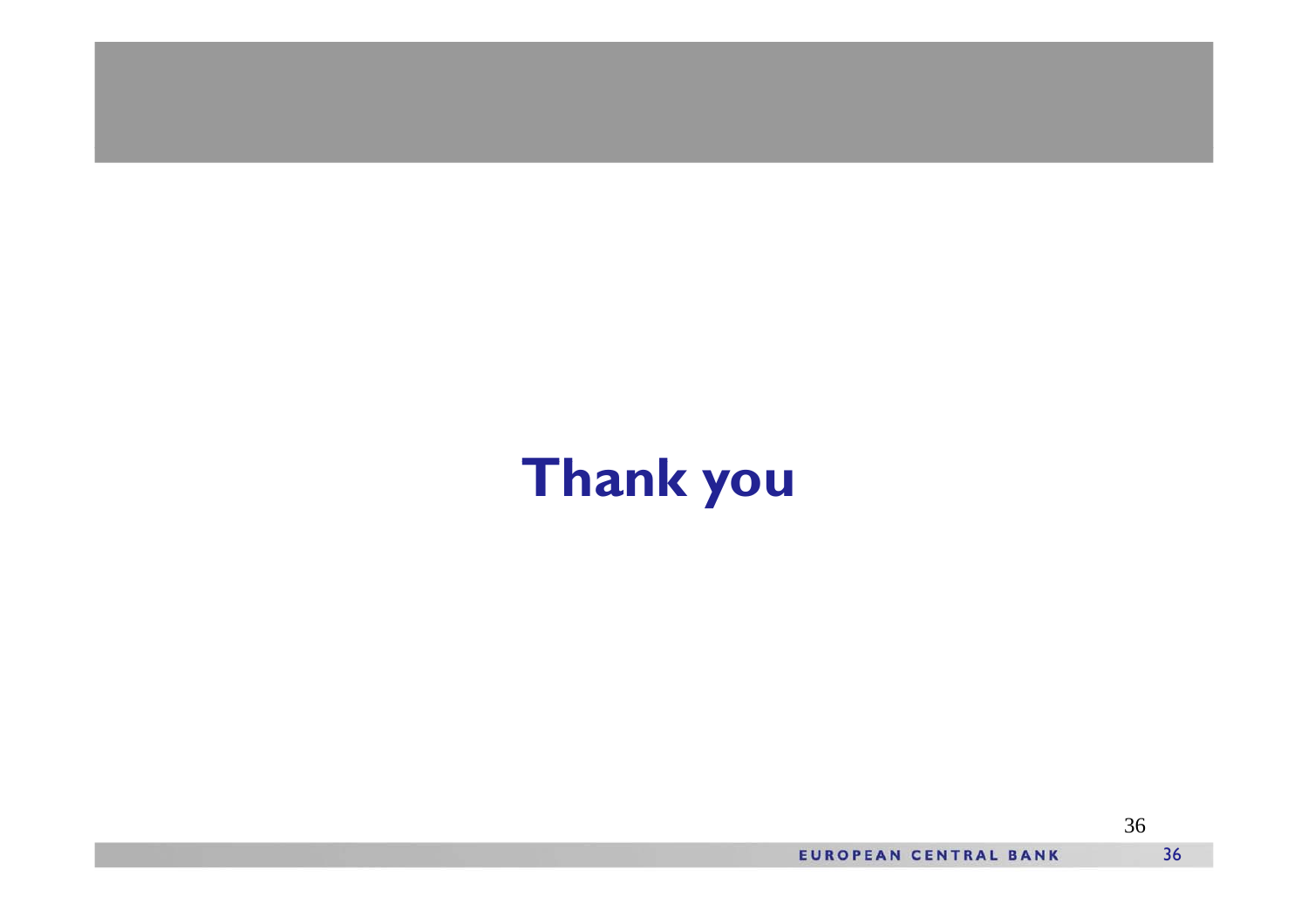## **Tale of the last 15 years: Great moderation**

#### **Growth**



Stability in euro area achieved with comparable average per-capita growth performance to the US. *Notes: Annual percentage changes. Last observation: 2010 Q2.*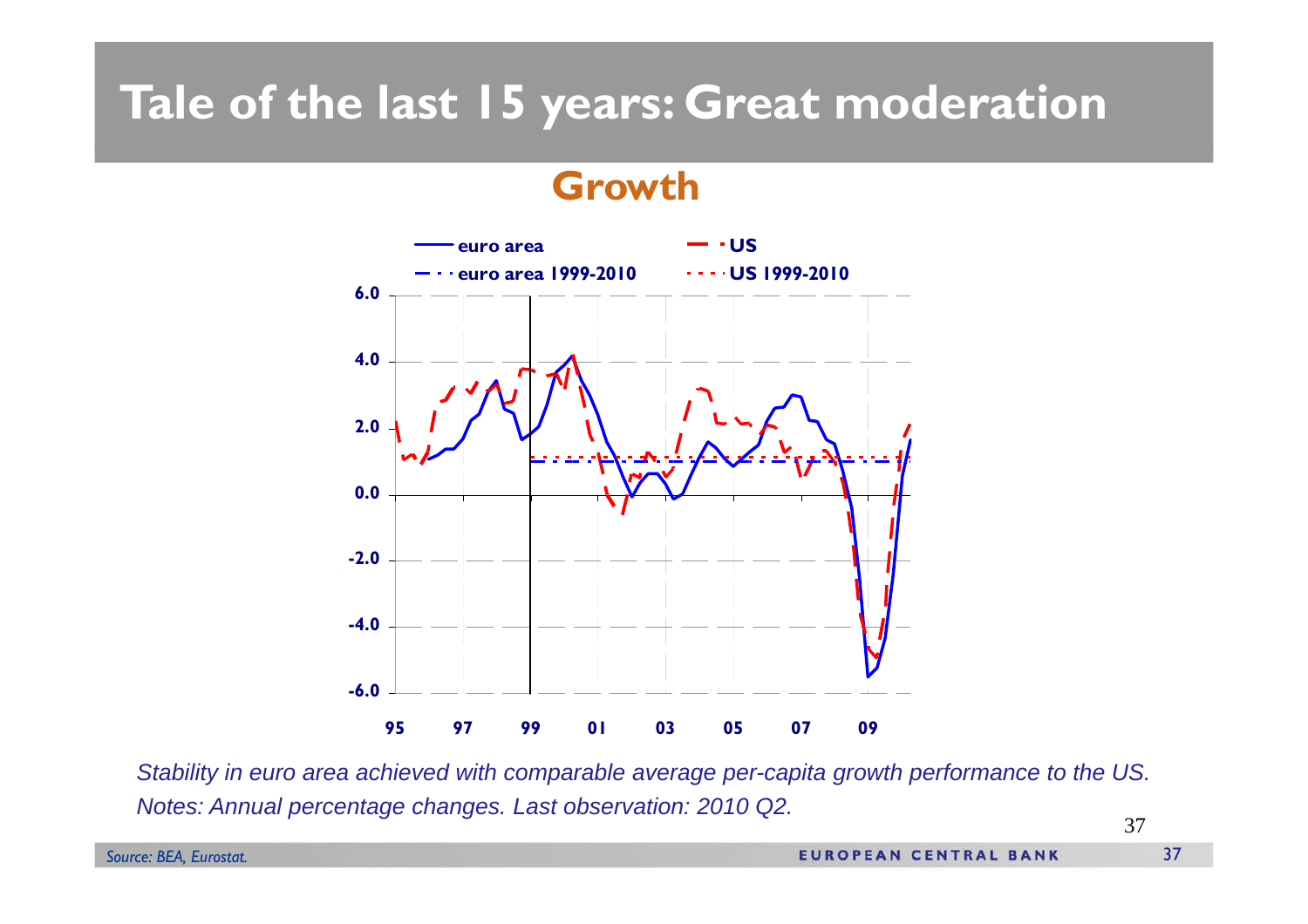#### **Interaction with other policies**

- $\bullet$  **Macro-economic stabilisation policies**
	- **Fully developed macro-prudential policy could join monetary and fiscal policy as third aggregate stabilisation policy**
	- **Monetary policy**
		- **Relieve pressure for "leaning against the wind" (assignment)**
		- **Angeloni and Faia (2009): Monetary policy that puts strong emphasis on price stability, leans against asset bubbles/leverage and counter-cyclical capital requirements**
		- **Differentiation from monetary policy implementation**
	- $\mathcal{L}_{\mathcal{A}}$  **Fiscal policy**
		- **Relevant systemic risk facto r**
		- **Corporate taxation and bank levies, tax treatments of interest rates or loan losses**
- **Other (e.g. social policies fostering home ownership)** <sup>38</sup>•**EUROPEAN CENTRAL BANK**